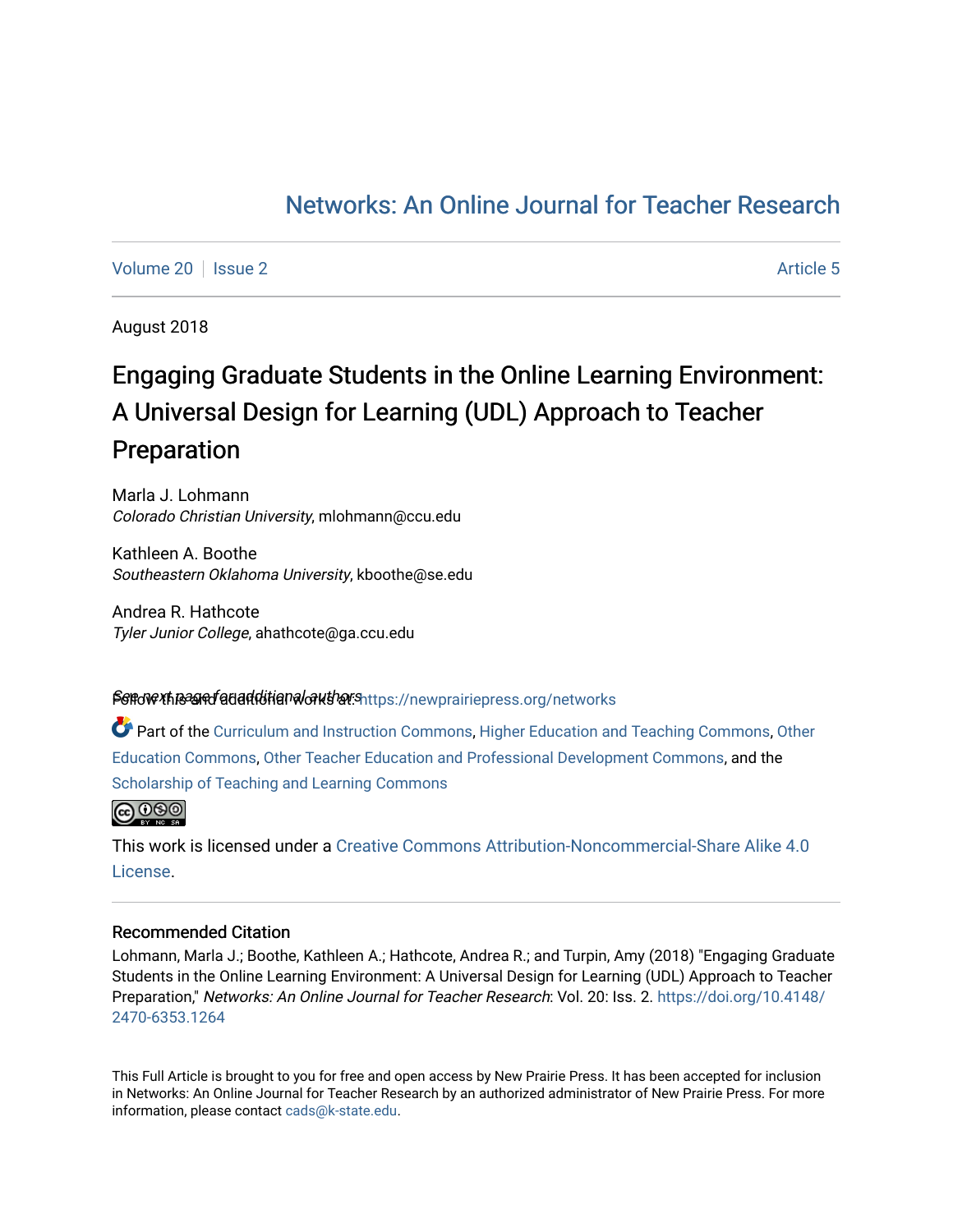## Engaging Graduate Students in the Online Learning Environment: A Universal Design for Learning (UDL) Approach to Teacher Preparation

## Authors

Marla J. Lohmann, Kathleen A. Boothe, Andrea R. Hathcote, and Amy Turpin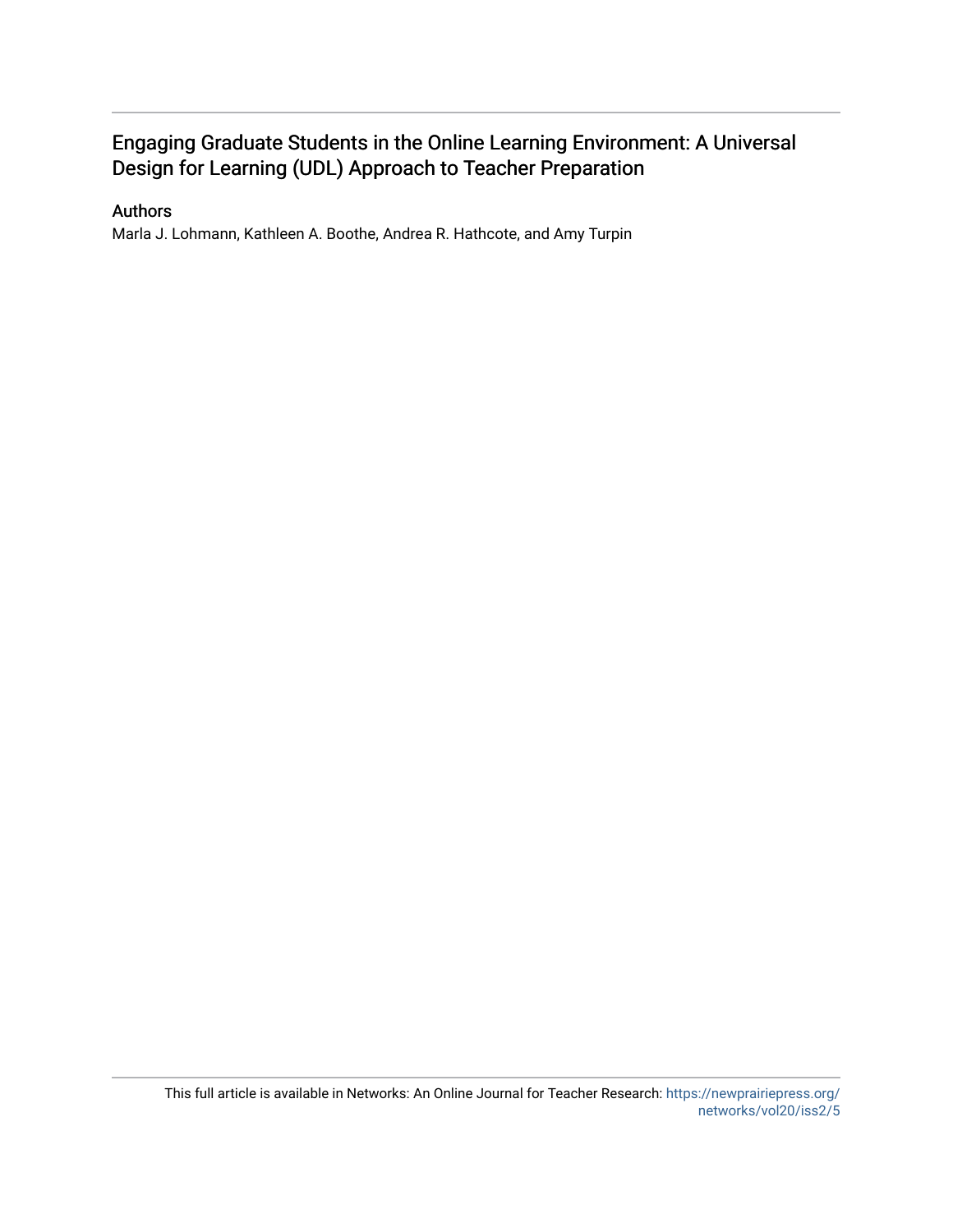#### Abstract

Today's classroom is more diverse than ever; it is imperative that universities find solutions for meeting these diverse learning needs. One potential solution is Universal Design for Learning (UDL), which is a promising practice in the K-12 classroom. UDL is a framework for teaching and learning that is based on the idea that diversity among students is predictable and systematic adjustments to the curriculum should be made based on that predictability. While there is strong research supporting the use of UDL for traditional K-12 classrooms, there is little research regarding its implementation in the online university teacher preparation classroom. This action research study explores the use of UDL for increasing student engagement in the online Special Education teacher preparation courses for one university faculty member. The authors seek to better understand the use of UDL in the university setting by examining the impact of engagement strategies in online Special Education teacher preparation courses. Results of this action research, as well as implications for the authors, are discussed.

*Keywords*: action research, teacher preparation, online learning, Universal Design for Learning, student engagement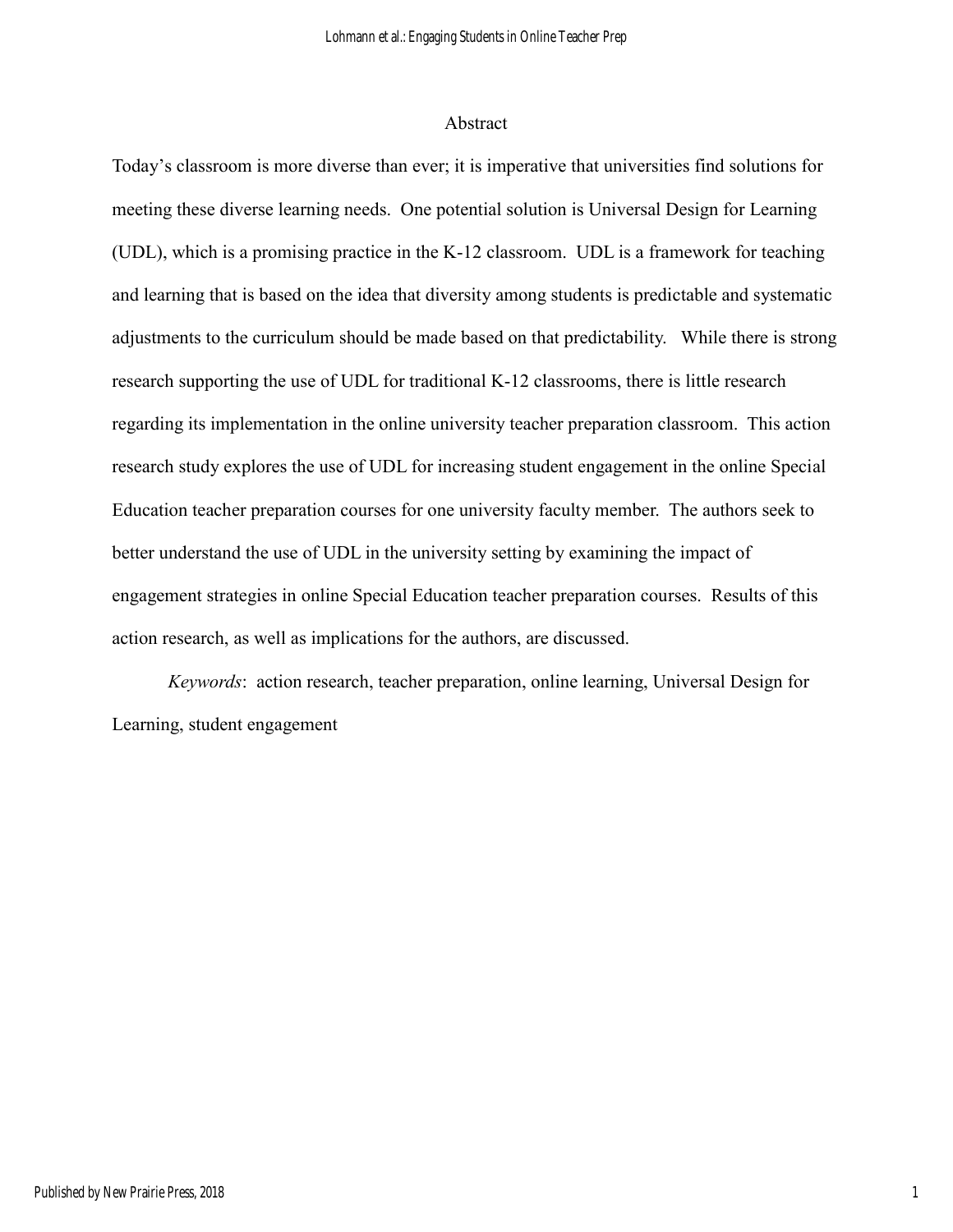Engaging Graduate Students in the Online Learning Environment: A Universal Design for

Learning (UDL) Approach to Teacher Preparation

As university faculty members and former public school teachers, we are action researchers by nature. We know that good teachers are constantly learning and growing in their field through both reading the current research on Education and by conducting action research in their own classrooms. The first two authors are currently Assistant Professors of Special Education and teach primarily online teacher preparation courses. The third author works at a junior college and teaches some online courses as an adjunct professor. The final author is an Instructional Designer and primarily works in teacher preparation programs; in addition, she serves as an adjunct instructor. Each of us is passionate about teaching and learning; we are constantly seeking ways to increase our own knowledge of best practices in Education. Action research provides us with the opportunity to enhance our teaching skills in a manner that is meaningful to us.

#### **Framing the Study**

The first author teaches in a fully online Special Education masters-level teacher preparation program and the second author teaches both in-seat and online courses at both the graduate and undergraduate levels. Before beginning their current positions, they started researching online instruction and the realities of the college classroom. They knew that they needed to be prepared for the diversity that exists in today's classroom. In addition to the number of non-traditional students, students working full-time, and students who are also parents attending school, there are a large percentage of students who are either English Language Learners (ELL) or who have an identified disability. Eleven percent of college students report having a disability (U.S. Department of Education, National Center for Education Statistics,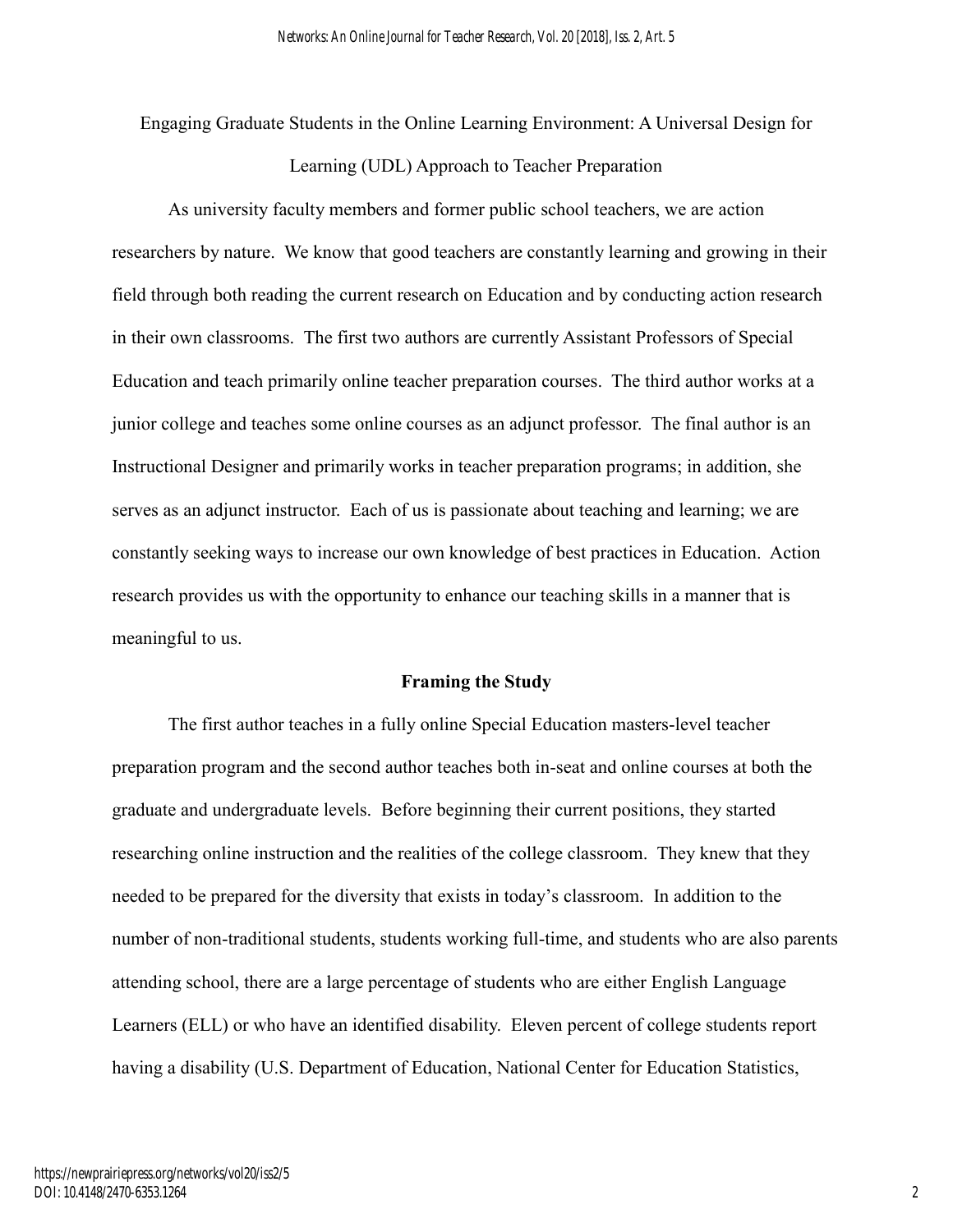2016a) and the ELL population is over nine percent (U.S. Department of Education, National Center for Education Statistics, 2016b). Students from each of these populations bring a variety of unique learning needs to the online classroom and university professors must be prepared to meet each of these needs.

The first two authors searched for solutions for meeting these diverse learning needs and found Universal Design for Learning (UDL), which is a promising practice in the K-12 classroom (Meyer, Rose, & Gordon, 2014). UDL is based on the idea that diversity among students is predictable and systematic adjustments to the curriculum should be made based on that predictability (Glass, Meyer, & Rose, 2013). UDL differs from traditional classroom differentiation in that learning is primarily student-directed, with options and expectations outlined by the teacher (Novak, 2014) and its use may reduce the likelihood of unintended barriers in the classroom (Doolittle Wilson, 2017). The success of UDL for K-12 classrooms and the inherent flexibility that exists within the UDL framework led the authors to further explore the possibility of its implementation in the university online classroom.

Universal Design for Learning considers student needs in three different learning networks: (a) recognition, (b) strategic, and (c) affective (Glass et al., 2013). The recognition network involves the ways in which students acquire the course content and is the experience of learning (Rose & Strangman, 2007). The strategic network includes the ways in which students demonstrate their knowledge about course content (Glass et al., 2013; Meyer & Rose, 2005; National Center on Universal Design for Learning, 2014). The affective network is related to student motivation and engagement with the course content and controls learners' emotional responses to the topic and to the learning itself (Rose & Strangman, 2007).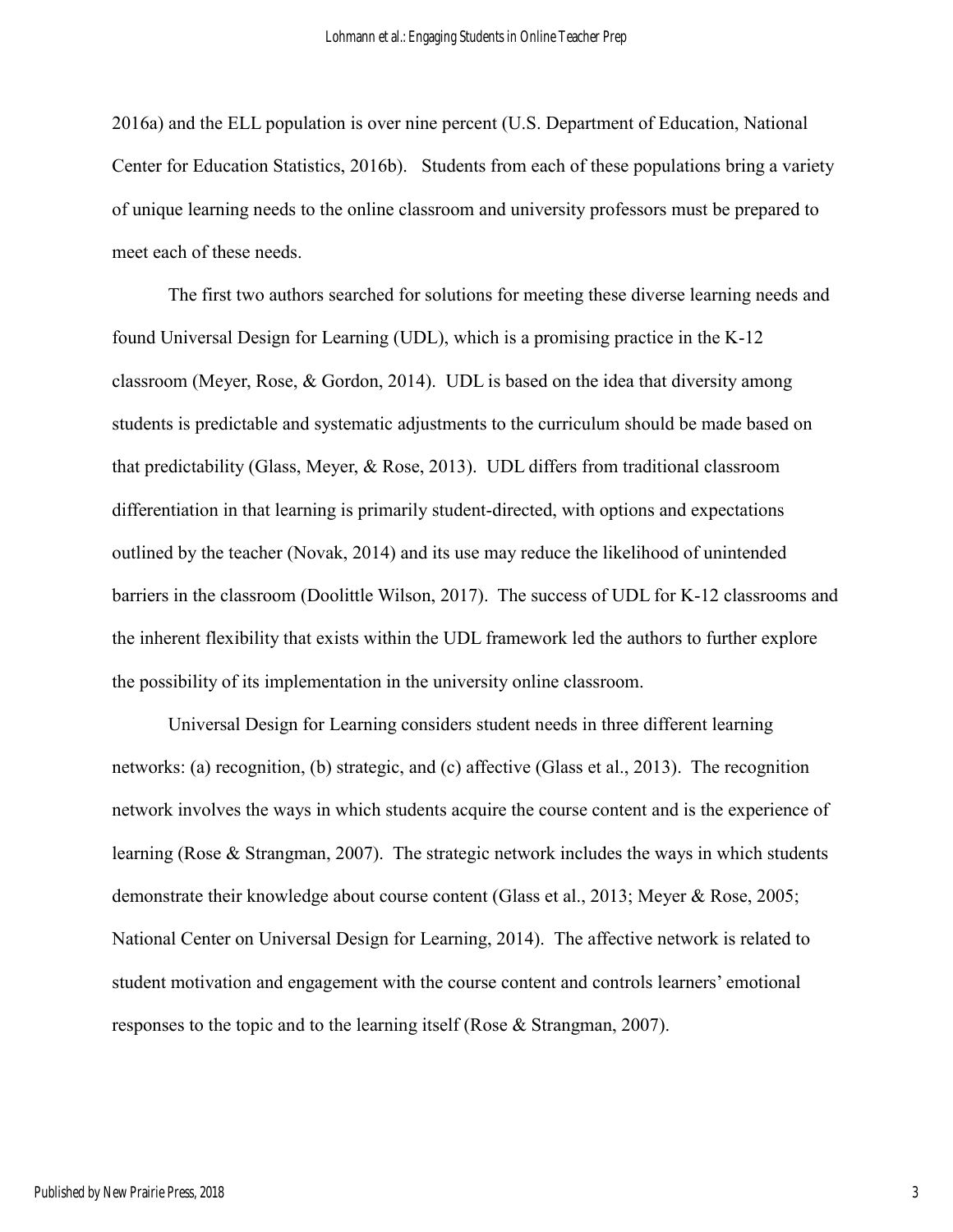It is important to note that while UDL is not a checklist nor a list of strategies that must be implemented, CAST has offered a list of concrete suggestions for implementing the framework in the classroom in the 2018 update to the UDL Guidelines (CAST, 2018). When university professors utilize a UDL framework in their classrooms, they must be intentional, proactive, and reflective (CAST, 2018; Novak, 2014). When the first author chose the strategies to implement in her online courses, she considered the specific needs of the student population, as well as practical limitations, such as time and technological resources available within the university.

As we began to consider potential ways to incorporate the UDL framework into online teacher preparation courses, we chose to start small with the plan to grow our UDL skills over time. This concept is presented by UDL expert Katie Novak in her book *UDL Now* (Novak, 2014); she states in Chapter 1 that "you don't need to change everything at once" (p 6). Instead, she recommends starting with one small change, becoming proficient and comfortable with it, and then slowly adding more until you are fully implementing the UDL framework. As a new professor with a heavy teaching load of fifteen credit hours, the first author chose to follow this advice. Previous research (Wonglorsaichon, Wongwanich, & Wiratchai, 2014) has identified that student engagement in, and motivation for, learning increases achievement. With this knowledge in mind, the authors chose to start their UDL exploration by focusing on the affective network, with the plan to address both the strategic and recognition networks in later semesters.

A variety of strategies can be used to impact the affective network and increase student motivation and engagement in an online university course (Glass et al., 2013; Meyer & Rose, 2005; National Center on Universal Design for Learning, 2014). The strategies include (a) choice in course assignments (Gradel & Edson, 2010; Tobin, 2014), (b) collaborative group

4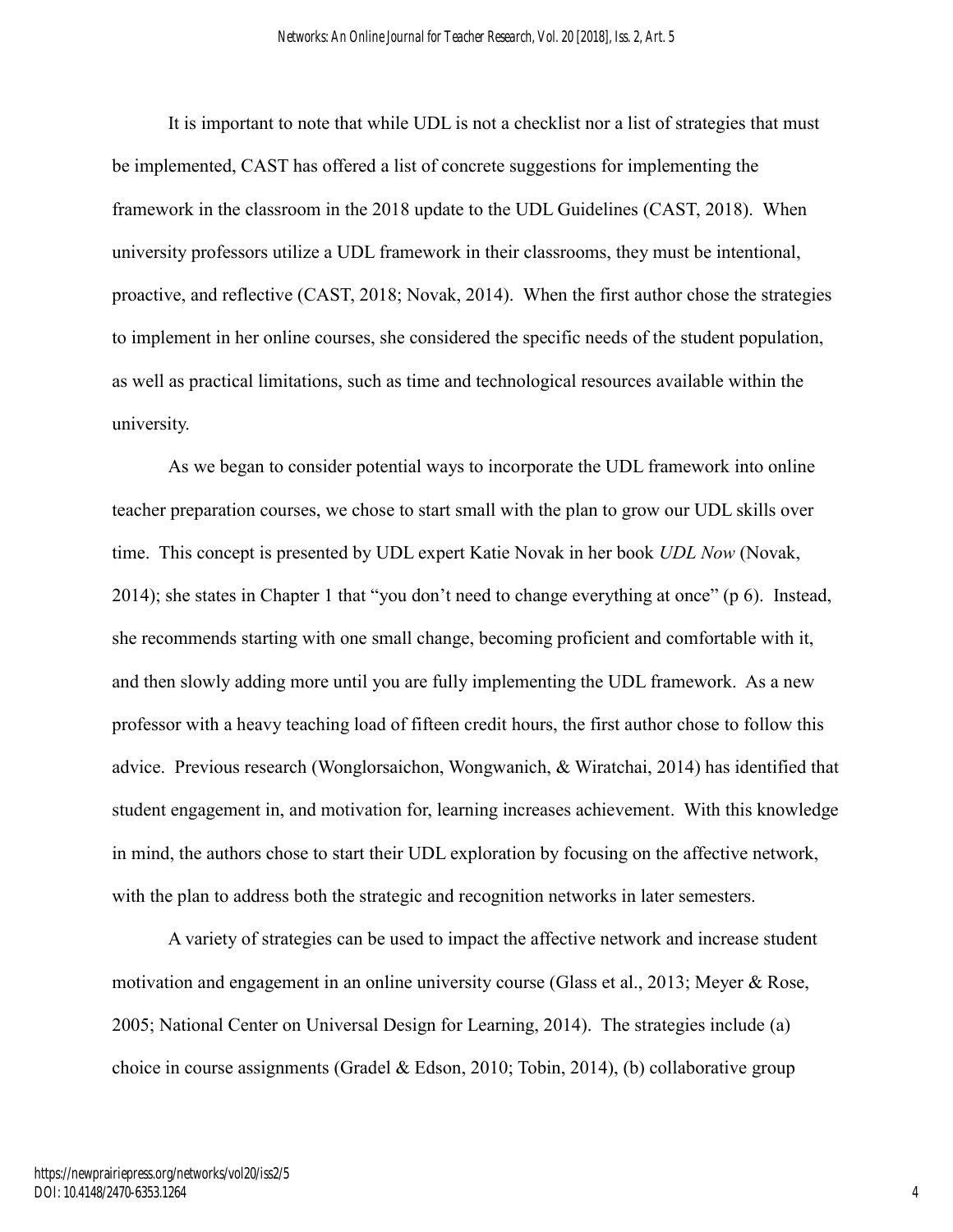assignments (Rao, Edelen-Smith, & Wailehua, 2014; Scott, Temple, & Marshall, 2015; Smith, 2012), (c) consistency in assignment due dates and expectations (Rao et al., 2014), and (d) instructor availability via phone and office hours (Rao et al., 2014). Recent research indicates that teacher candidate motivation may be increased in the online classroom through the use of (a) Webquests (Yang, Tzuo, & Komara, 2011), (b) social networking (Habibi et al., 2018), and facilitated online discussions (Lee & Martin, 2017).

While there is strong research supporting the use of UDL for traditional K-12 classrooms, the authors found little support for its implementation and its effectiveness in building student engagement in the university teacher preparation classroom online; the authors wanted to investigate this further through action research in the online courses of the first author.

Action research in the classroom is used by teachers to systematically examine and improve their practice; the use of action research allows teachers at all levels to become active participants in determining the most effective instructional techniques or strategies in his/her own classroom (Efron & Ravid, 2013). In higher education, in particular, the use of action research has proven to be a successful method for improving both teaching and learning (Yasmeen, 2008). This particular study can best be described as action research because it was conducted on a small-scale with one professor and the aim of the investigation was to improve her own teaching practice in online courses, not to make generalizations regarding best practices in online education overall. Knowing that action research requires reflection (Efron & Ravid, 2013), the first author recruited trusted colleagues to support her in reflecting and discussing this inquiry throughout the implementation of the study. The specific strategies utilized in this study were chosen based on a review of the literature regarding best practices in online higher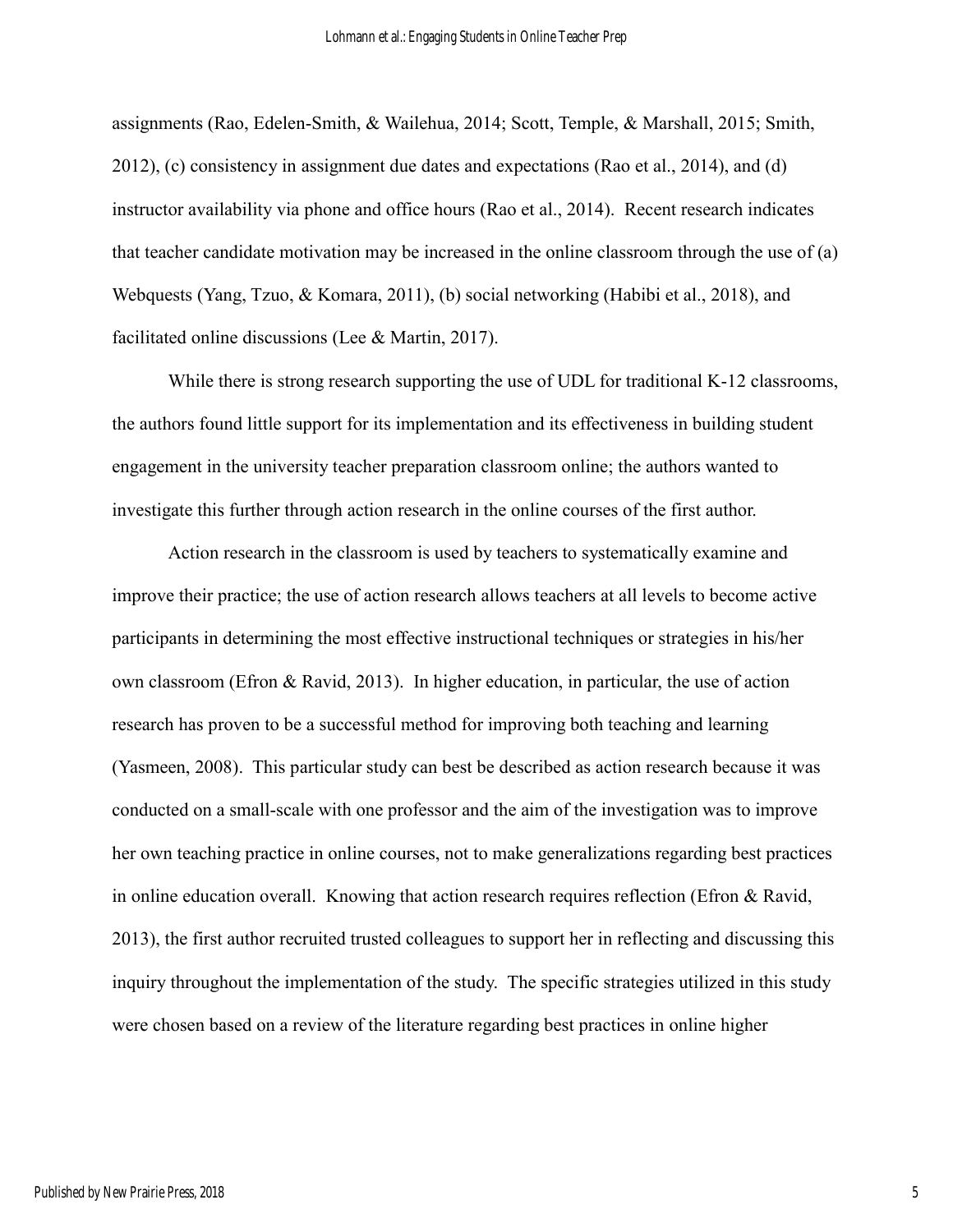education, as well as the first author's desire to more fully incorporate social media options into her teaching, through the use of Twitter and Blackboard.

#### **Study Methods**

The authors designed this action research study in three phases. Phase 1 involved the implementation of the interventions. Phase 2 was an online survey of the students who received the intervention and Phase 3 involved data analysis. Each of the three phases is outlined below. **Phase One**

In preparing for this research, the authors began looking at ways that online faculty could make connections with students in a virtual environment as they believed that these connections are the key to student motivation and engagement. At the time, the first author had the highest teaching load and the largest number of unique students, so the authors decided to conduct the action research with her students first, with the plan to later implement similar strategies in the courses of the second and third authors. The first author implemented the chosen strategies in each of the following courses during the Fall 2016 semester: (a) Introduction to Special Education, (b) Understanding Autism Spectrum Disorders, and (c) Collaboration, Partnerships, and Secondary Transition in Special Education. These courses were chosen for the study because they are taught by the first author and all three courses implemented the UDL framework by utilizing the same engagement strategies. A variety of techniques were used in order to engage students with both the course content and with one another. These strategies included: (a) calling each student before the course began, (b) holding weekly online office hours, (c) professor availability by cell phone and text message, (d) weekly Twitter chats, and (e) weekly Blackboard Collaborate course sessions. Blackboard Collaborate is an online classroom tool that includes (a) video, (b) audio, (c) a chat function, and (d) the ability to share applications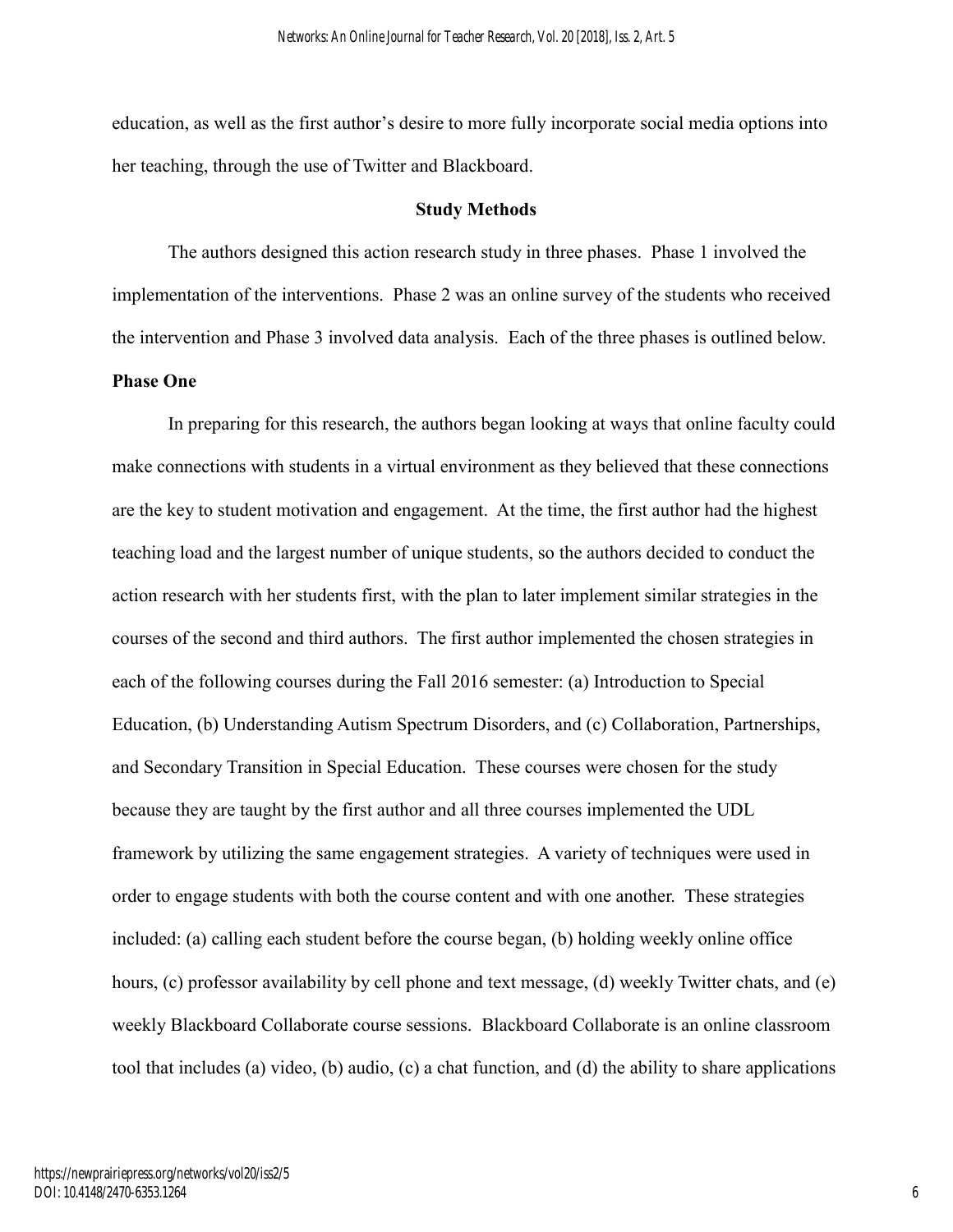with session participants (Blackboard Inc., 2017). Student participation in each of these strategies was optional and students were provided weekly reminders about upcoming Twitter chats and Blackboard Collaborate sessions. Because many of the students were unfamiliar with both Twitter and Blackboard Collaborate, basic instructions for utilizing these tools were provided for students via course announcements that were also sent via email. In addition, the first author provided 1:1 support for individual students when it was requested. At the time of the study, the first author was the only faculty member in the department utilizing this combinations of strategies, so the students involved in the action research experienced courses both with and without the use of these specific engagement strategies.

#### **Phase Two**

At the beginning of the Spring 2017 semester, the students who had taken one or more of the three chosen courses were invited to participate in an online survey to gain their feedback regarding the UDL strategies. This survey invitation was sent by the fourth author, who is an Instructional Designer at the same university as the first author. Thirty-one students received an email invitation to participate in the study and 20 responded, constituting a response rate of 65%. Given that these students have taken other online courses where UDL strategies may not have been actively utilized, these students were in the unique position of comparing a course with a UDL framework to a course without taught without intentional UDL implementation.

While no demographic data was reported by the specific study respondents and we were unable to obtain information about the specific students in these courses, demographic data of the overall university population is available. The average student is considered to be a nontraditional student, with the mean age being 37 and the median age being 35. Approximately 70% of university students are females and about 30% are males.

7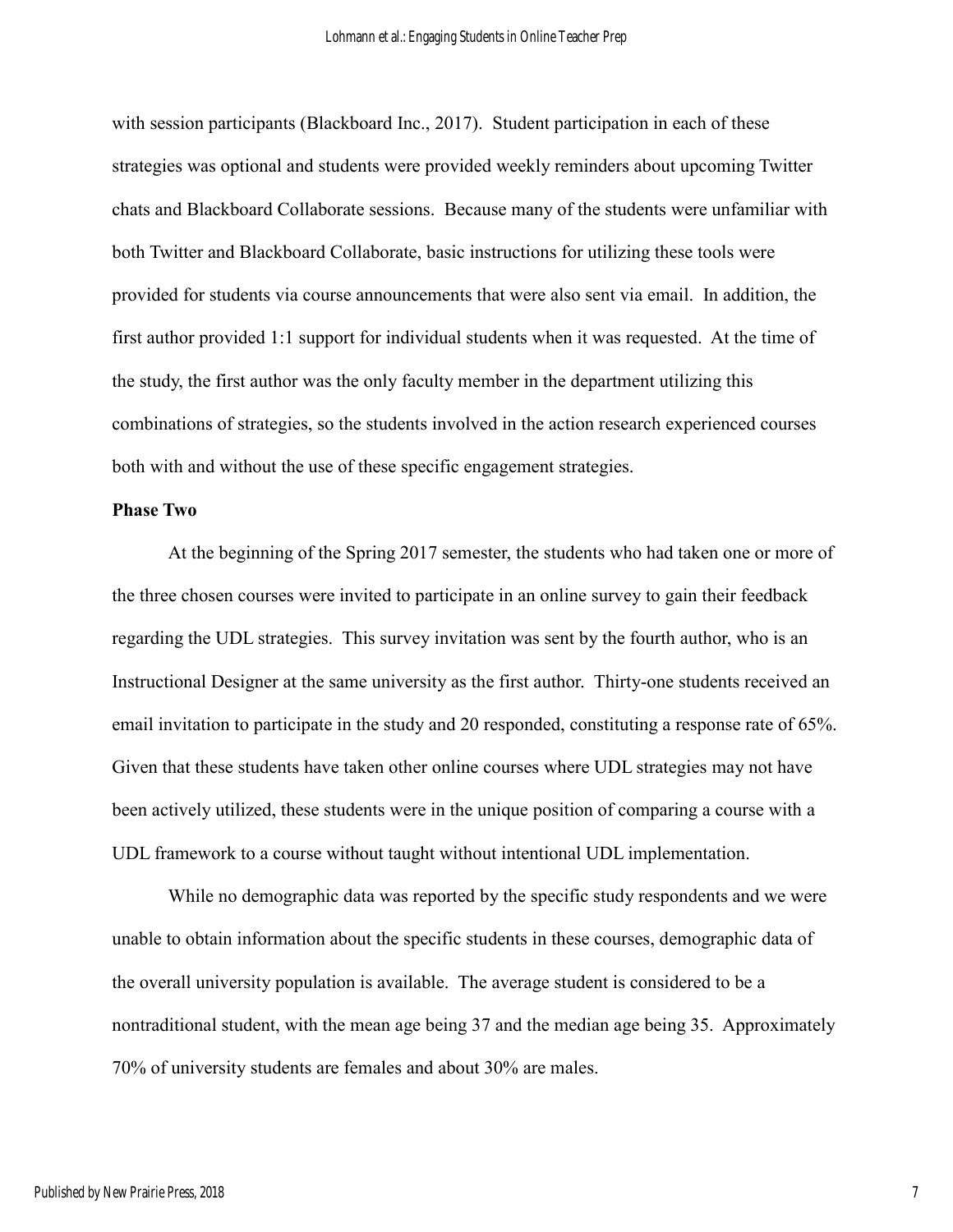## **Phase Three**

The final phase of the action research was analysis of the data from the student surveys. The online survey was hand-coded to look for themes and this coding was verified. The authors took a deductive approach to the coding of the data and began the process of data analysis using pre-determined categories. The initial coding categories were: (a) connection to classmates and professor, (b) connection to course content, (c) application of UDL in their careers, and (d) drawbacks to the use of UDL. Throughout the coding process, the authors updated and changed the codes as necessary to accommodate the data collected from the survey. In particular, the second and fourth coding categories were dropped as the data did not support the use of these categories. In addition, based on the numerous responses related to the increased connection to others in the course, the first category was divided into two separate categories: one for connection to classmates and the other for connection to professor. Finally, an additional category was added to classify the responses that indicated students' engagement in the course increased due to the use of the UDL strategies. This deductive approach to coding qualitative data has proven to be effective in previous research (Burnard, Gill, Stewart, Treasure, & Chadwick, 2008).

#### **Findings**

Based on the student responses, the majority of the study participants were aware of the UDL strategies offered in the course, but most participants did not report engaging with the optional learning opportunities provided. Based on her experience teaching the courses, the first author agrees that this is likely the case as there were several weeks where nobody attended neither the Twitter chat nor the Collaborate session. Seventy-four percent of students were aware of the professor's online office hours, but only 21% reported attending office hours. The first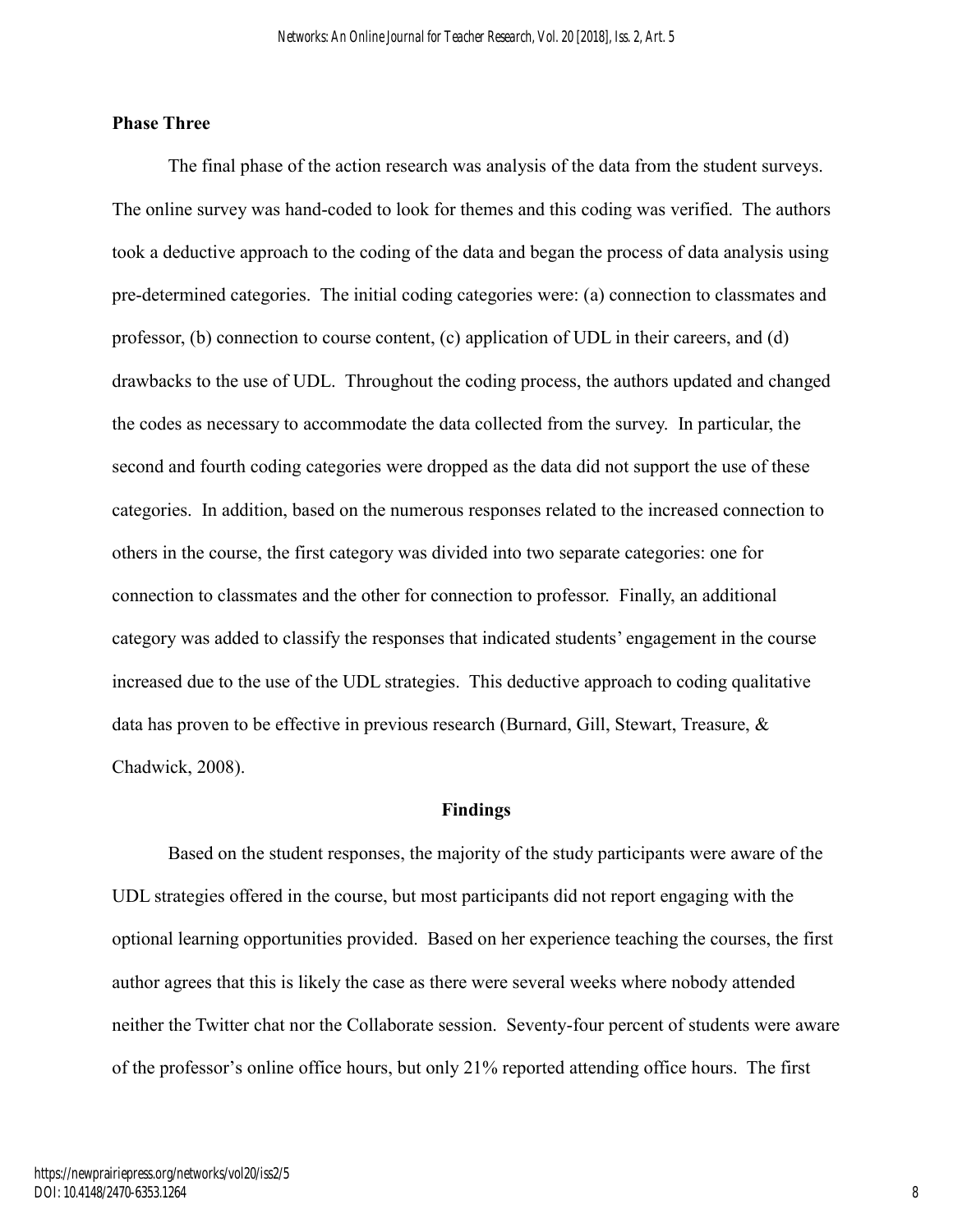author finds this interesting as nobody actually attended her online office hours; it is surmised that students may have confused the office hours with the Collaborate sessions. Eighty-nine percent of participants reported knowing about the weekly Twitter chats, while 26% reported attending one or more of those chats. Seventy-nine percent of participants reported that they knew about the weekly Collaborate sessions and 26% reported attending one or more of those sessions. The only UDL engagement strategy that study participants reported engaging in regularly was the use of phone calls and text messages to contact the instructor. Ninety-five percent of students were aware of this option and 42% reported contacting the instructor in this manner. This data aligns with the authors' experiences as students seemed to prefer to contact the first author via text messages versus email, phone calls, or online chat sessions.

Study participants noted that the UDL engagement strategies helped them feel more connected to both the course professor and to other students in the course. Interaction with the course professor helped them feel more connected to the course, valued as a student, and supported in their learning; participant open-ended responses indicate that the UDL engagement strategies had a greater impact on student connection to the professor than connection to classmates. This finding reflects previous research that indicates online students value instructors they view as present and accessible (Deschaine & Whale, 2017). Specific responses related to the theme of connection can be found in Table 1. As outlined in the table, the specific, targeted focus on increasing student engagement led to students feeling that: (a) there was an open line of communication with the professor, (b) the professor wanted to know each student as a person, (c) they got to know other students, (d) they were accountable to others to do their best in the course, and (e) they were not alone in their learning.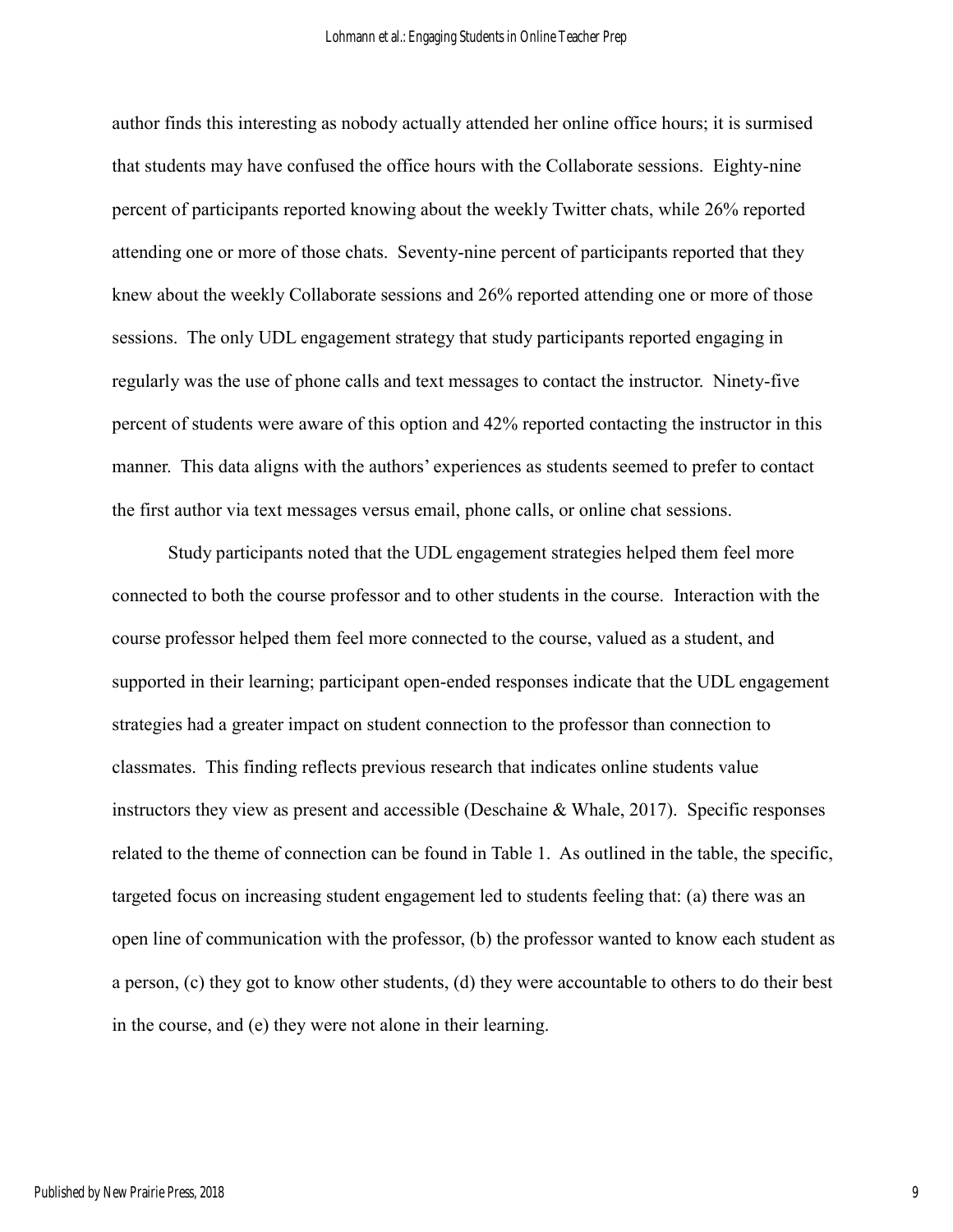| <b>Connection to Course</b>                                     | <b>Connection to Classmates</b>                               | <b>Impact of Connection on</b>           |
|-----------------------------------------------------------------|---------------------------------------------------------------|------------------------------------------|
| <b>Professor</b>                                                |                                                               | <b>Course Engagement</b>                 |
| It definitely felt more                                         | I like the collaboration                                      | Because of the human                     |
| personable and human just to                                    | sessions, I tried to always make                              | connection I felt valued                 |
| hear the instructor's voice.                                    | the sessions. They were helpful                               | and wanted to do my best                 |
|                                                                 | to hear from other students and                               | in the course.                           |
|                                                                 | the instructor.                                               |                                          |
| I thought [the phone call] was                                  | [Collaborate] made it feel more                               | I was more likely to                     |
| very thoughtful. This is the                                    | connected to classmates.                                      | engage in course content                 |
| only instructor that has called                                 |                                                               | when Twitter and                         |
| me before class started.                                        |                                                               | blackboard collaborate                   |
|                                                                 |                                                               | were involved.<br>It held me accountable |
| It was also nice to see [the<br>professor's] children on        | I loved that I had the ability to<br>visually connect with my | throughout my courses.                   |
| occasion.                                                       | instructor and classmates via                                 |                                          |
|                                                                 | Collaborate.                                                  |                                          |
| [The initial phone call let me]                                 | I enjoyed being able to connect                               | It was a great resource to               |
| Know that the instructor                                        | with my classmates and the                                    | have. Compared to other                  |
| wanted to talk to get to know                                   | professor via social media                                    | courses at other                         |
| you, and let you know that if                                   |                                                               | universities where I felt                |
| you need help that the                                          |                                                               | that I was in it by myself.              |
| instructor is there to help you                                 |                                                               |                                          |
| through this course.                                            |                                                               |                                          |
| It was nice to hear from my                                     | The Collaborate sessions                                      |                                          |
| professor even if it is on a                                    | provided me with a true                                       |                                          |
| voicemail. It's nice to have an                                 | opportunity to connect with the                               |                                          |
| open line of communication.                                     | course content, my instructor,                                |                                          |
|                                                                 | and my classmates.                                            |                                          |
| [When I received the initial<br>phone call, I was] surprised at |                                                               |                                          |
| first, then relieved to know that                               |                                                               |                                          |
| there was [a] professor invested                                |                                                               |                                          |
| in the course and in me as a                                    |                                                               |                                          |
| student.                                                        |                                                               |                                          |
| [Blackboard Collaborate]                                        |                                                               |                                          |
| provided that connection                                        |                                                               |                                          |
| between student and teacher                                     |                                                               |                                          |
| that is often lacking in online                                 |                                                               |                                          |
| courses.                                                        |                                                               |                                          |
| [initial phone call was] Kind of                                |                                                               |                                          |
| shocking - showed that she                                      |                                                               |                                          |
| cared and wanted to create a                                    |                                                               |                                          |
| connection with me                                              |                                                               |                                          |
| I felt like the instructor was                                  |                                                               |                                          |
| very professional in calling and                                |                                                               |                                          |

Table 1 *Student Responses Related to Connection to Professor and Classmates*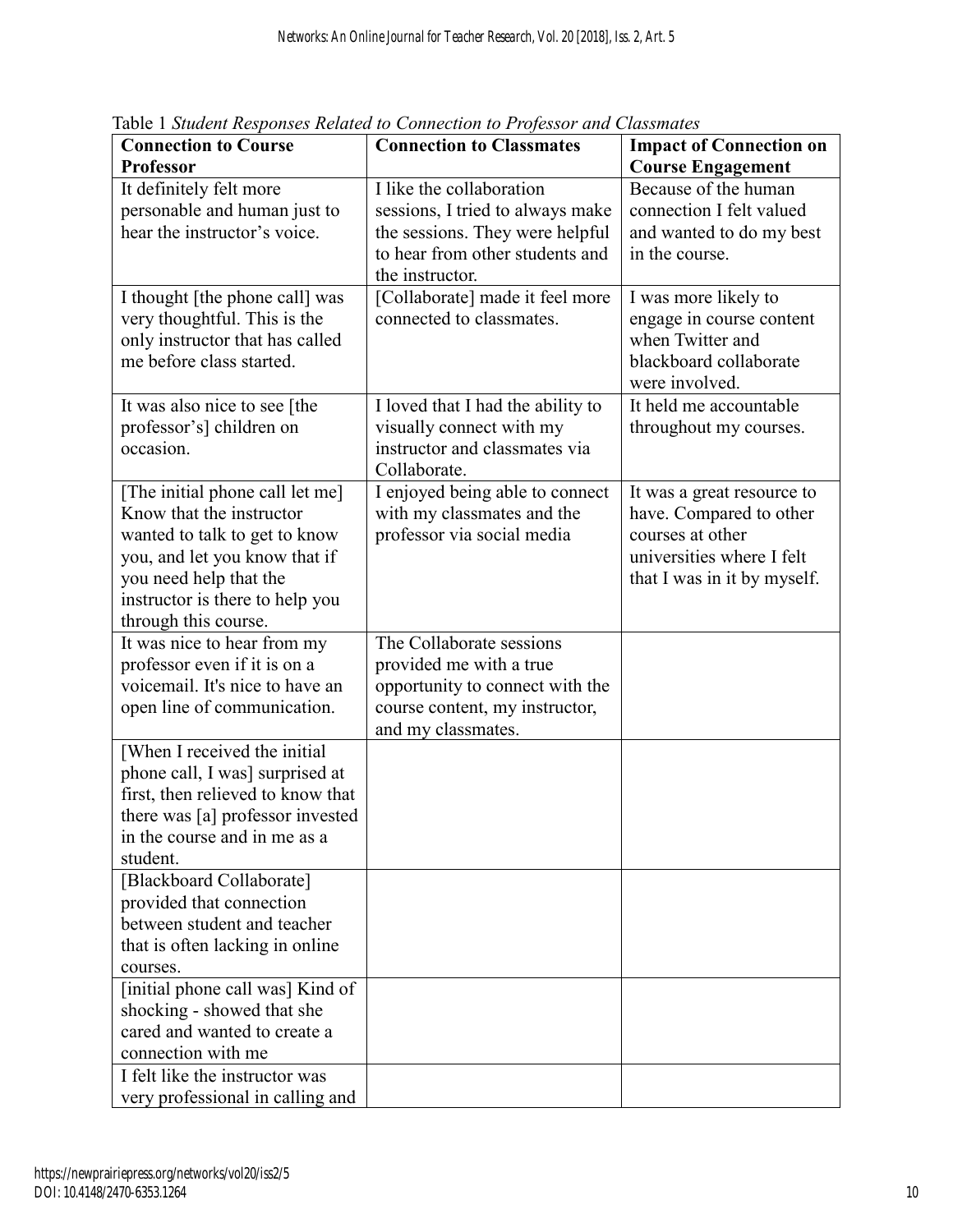| I felt like I was not just a name |  |
|-----------------------------------|--|
| on a screen, but that she cared   |  |
| for my success and at making a    |  |
| connection with her students. I   |  |
| found this to be a very positive  |  |
| step.                             |  |
| I thought it was nice that the    |  |
| instructors went out of their     |  |
| way to greet us to their class.   |  |
| Nice and welcoming.               |  |

Students reported appreciation for the professor's availability via a variety of methods, including (a) office hours, (b) phone, (c) text, (d) email, (e) Twitter, and (f) Blackboard Collaborate. As noted earlier, students communicated with the instructor most often through the use of phone calls and/or text message. Specific survey responses related to the theme of instructor availability are found in Table 2. These responses noted that they (a) appreciated being able to contact the professor during a family crisis, (b) were more comfortable contacting the professor and asking questions, even in courses taught by other professors (c) liked the variety of options for communication with the professor, and (d) felt that the instructor's availability demonstrated commitment to students.

Table 2 *Student Responses Related to Instructor Availability*

Really grateful to be able to contact [Professor], especially when I was dealing with a family crisis.

It is nice to know I can directly contact a professor rather than wait for an email response. I did not know about her office hours, because she was usually available by other means.

I found that her availability made me feel comfortable to ask any questions that I may have. She always responded promptly, even when maybe she should not have, like during Christmas and Thanksgiving breaks.

It was good to know that the professor was there and available if needed.

I really appreciate the phone call at the beginning and the access to communication with the professor.

I had an awesome instructor that was easy to communicate with.

I enjoyed [Professor] and her communication. She was the only instructor that actually called me.

It was generous of the professor to offer online office hours.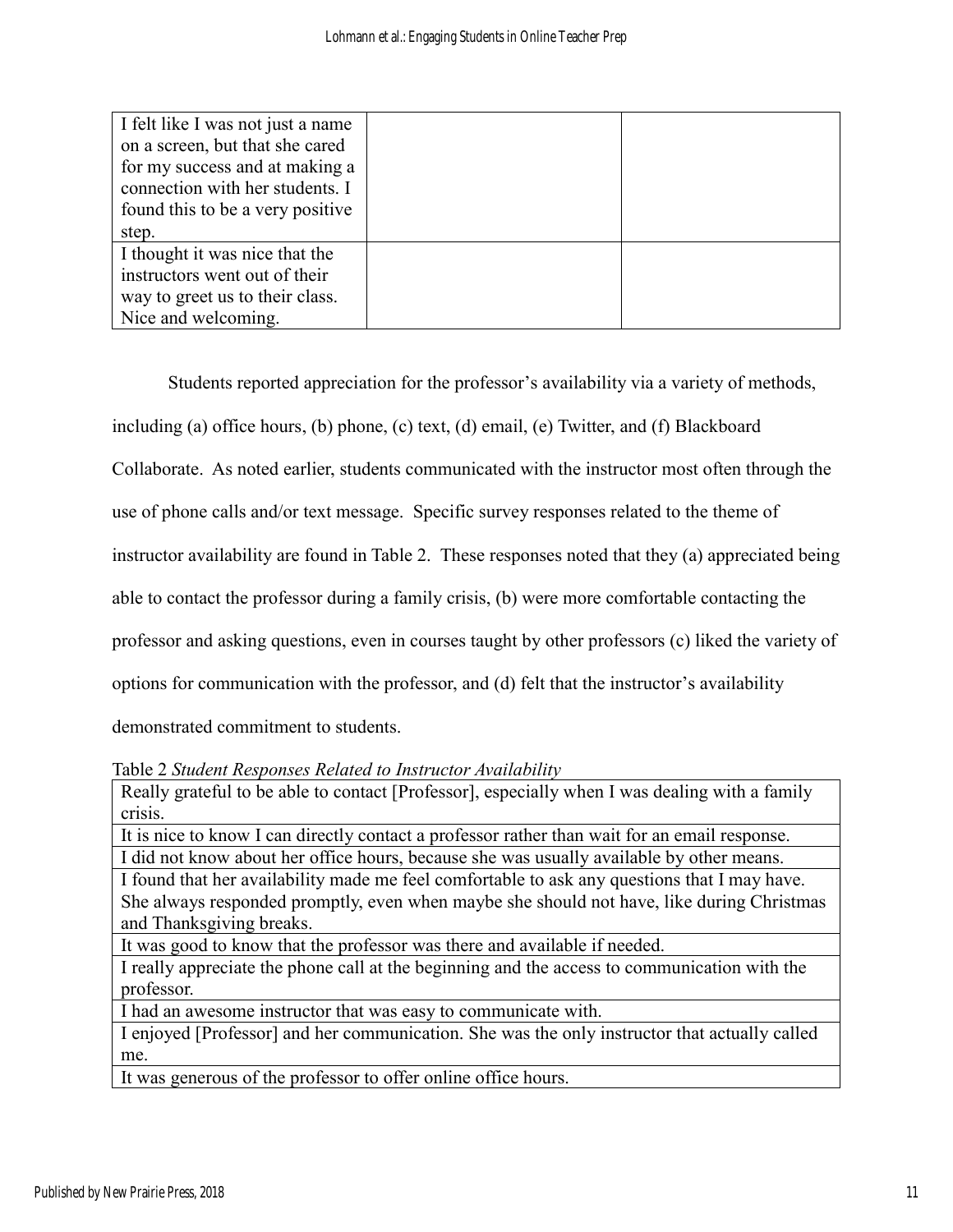It made me feel that my education and understanding of class expectations/assignments was important to the professor.

The instructor was very accessible and communicated quickly. This helped to reduce stress. There were times I even contacted the instructor while taking a different class because I knew she was willing to help and was quick to respond.

[Professor's availability was] Excellent and different from other professors I have had. I know that if I have a question, my professor does not mind if I call or email. This is nice. I don't want a lot of interaction to be compulsory or expected, but I do want to know my professor can answer specific questions that come up.

It was easier to get a hold of them because most everyone is on their phone and texting is pretty quick for answers.

I like that she is available by phone if I need her.

I like how available she is.

I appreciated knowing that she was available by phone or text if I needed her

The instructor was very approachable, helpful and sufficiently answered my questions

I appreciate that the teacher was available for consult and feedback, even above and beyond office hours.

In addition to enhancing their learning in their current courses, the authors hoped that the inclusion of the UDL engagement strategies would influence the teaching strategies used by the teacher candidates in their own classrooms. When asked to describe how the UDL engagement strategies would impact their future teaching careers, students indicated that the UDL strategies utilized in the university courses will have a positive impact on their own future teaching practices. Participant responses related to this theme can be found in Table 3. Specifically, students noted that they would use similar techniques to communicate with both students and families and that doing so will demonstrate both their commitment to student learning and to family engagement in the classroom. The responses to this particular question aligned with our expectations for this action research. When we embarked on this project, we hoped to both increase student engagement in learning, as well as model teaching practices that pre-service teachers can later utilize in their own classrooms.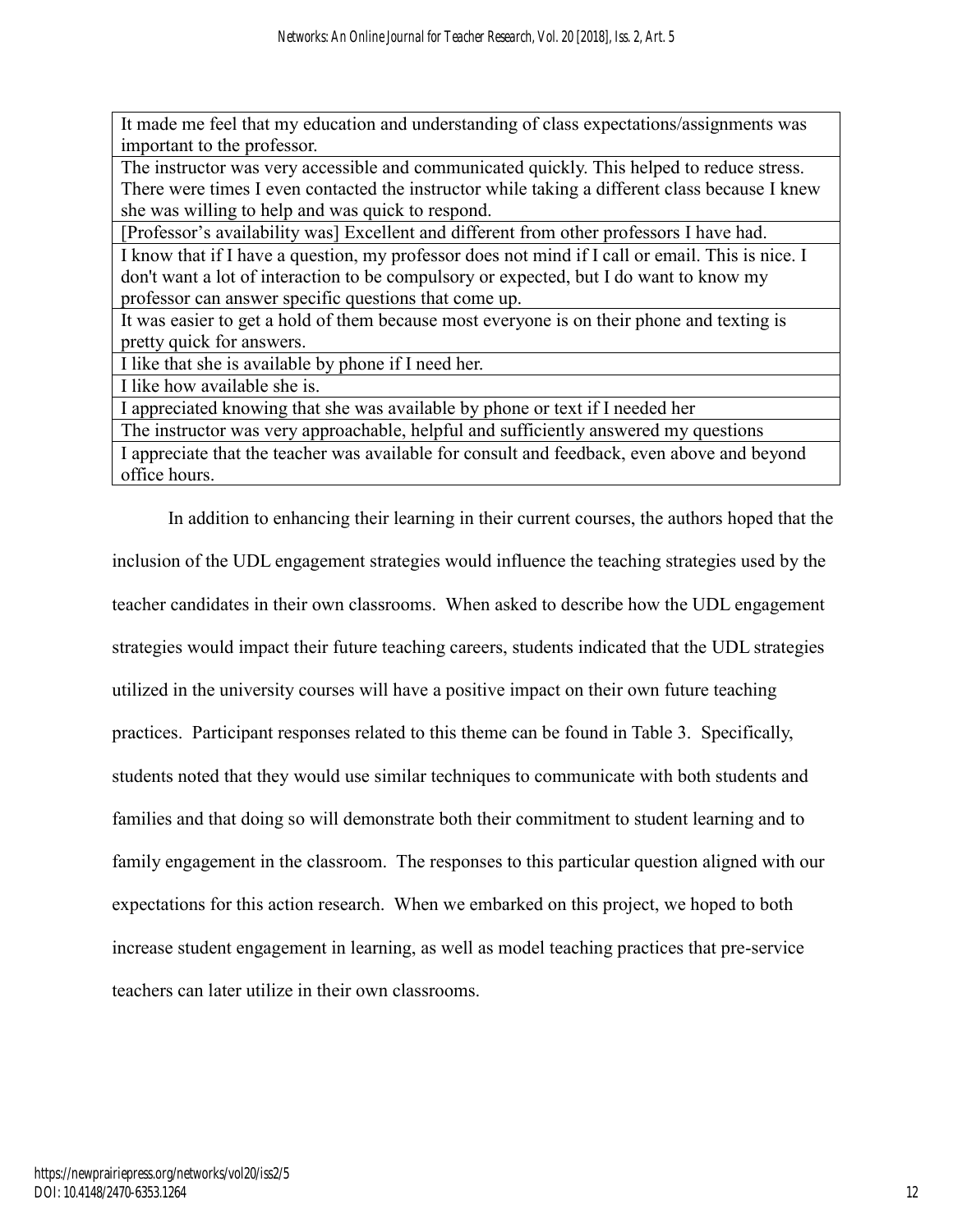Table 3 *Student Responses Related to the Impact on Future Teaching*

I think I can use similar strategies to connect with families of my students to increase engagement into my new center program.

I appreciate the different means of communication and collaboration offered in the courses. They are good resources to use when I am looking for a varied way to communicate with families and students.

I feel that she is the kind of instructor that I want to be, getting my students involved at any level possible.

I can see where it would increase relations between parents/guardians and staff. I need to make sure my students know that they can talk to me about assignments at any time.

I will establish an open line of communication with the parents of my students.

The connection and relational aspect of the engagement strategies was effective and serves as an example of how relationships can be Strengthened even with minimal physical contact.

When I am a SPED teacher, I will contact the parents of my students on a weekly basis and provide families increased availability to me via text and email.

Make myself more available through technology to my students and their families

I will reach out to my parents through many mediums, such as phone calls, online office hours, and collaboration.

Her commitment to her students is exceptional and I would like to show my commitment to my students similarly.

Seeing a professor take those extra steps to connect with students sets a great example for how possible it is for us to go above and beyond for our students.

## **Discussion of Results**

Study participants noted that the UDL engagement strategies helped them feel more

connected to both the course professor and to other students in the course. A common theme in the participant responses was that the interaction with the course professor helped them feel more connected to the course, valued as a student, and supported in their learning; participants responded that the UDL engagement strategies increased their feeling of connection with the professor more than it impacted their connectedness to classmates. These responses support both the expectations of the authors and previous research indicating that building relationships between students and teachers is a key component of effective instruction and that students want to be known as individuals by the course instructor (Faranda & Clark, 2004; Kelly & Zhang, 2016; Stage & Galanti, 2017). Rodriguez-Keyes, Scheneider, & Keenan (2013) noted that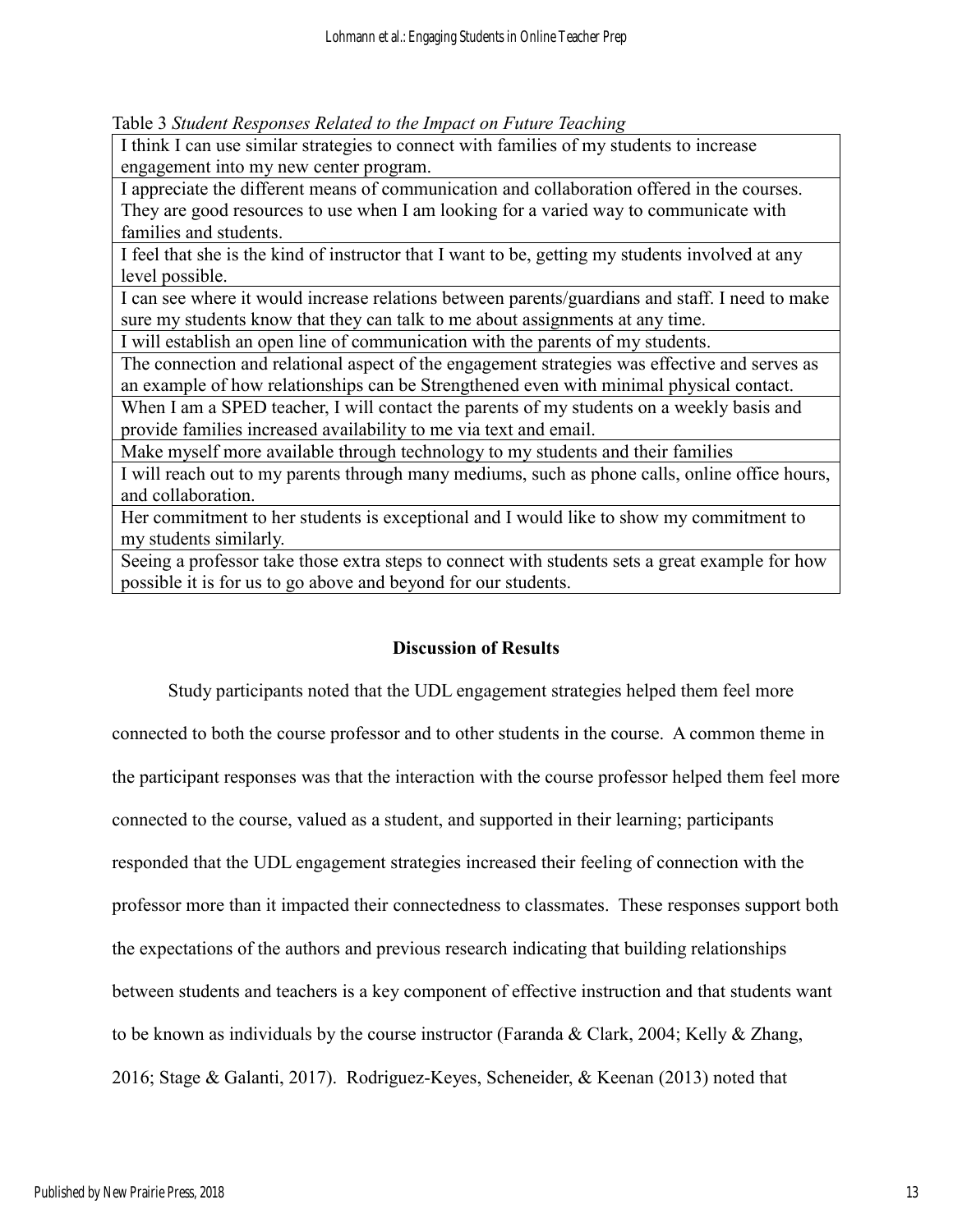students report higher levels on engagement in courses where the instructor builds a connection with students and student learning is enhanced through these relationships (Hamre & Pianta, 2001; Rimm-Kaufman & Sandilos, n.d.).

Another theme that emerged through the open-ended questions was that students appreciated the professor's availability via a variety of methods, including (a) office hours, (b) phone, (c) text, (d) email, (e) Twitter, and (f) Blackboard Collaborate. In particular, students appreciated the fact that they could use a variety of methods to contact the instructor and that the course instructor was available outside of traditional working hours. Of all communication methods offered, students most frequently utilized phone calls and/or text messages. The authors believe these forms of communication felt more direct and personal, and were more convenient for busy students, than were the other methods of communication available.

The third theme that emerged was that students believe that the UDL strategies utilized in these courses will have a positive impact on their own future teaching practices. This theme was in direct response to a survey question asking study participants to describe how the UDL engagement strategies would impact their future teaching careers. In particular, students reported that they will use a variety of communication tools when working with the families of their students and will utilize technology to enhance communication and instruction for their students. As teacher educators, the authors were hopeful that this would be the result as we want every strategy used in our classroom to ultimately result in our students becoming better teachers.

#### **Reflection**

This action research project provided the authors with a better understanding of meeting student needs in the virtual classroom. Based on the feedback from the students in the survey and the first author's experiences with each of the chosen UDL engagement strategies, we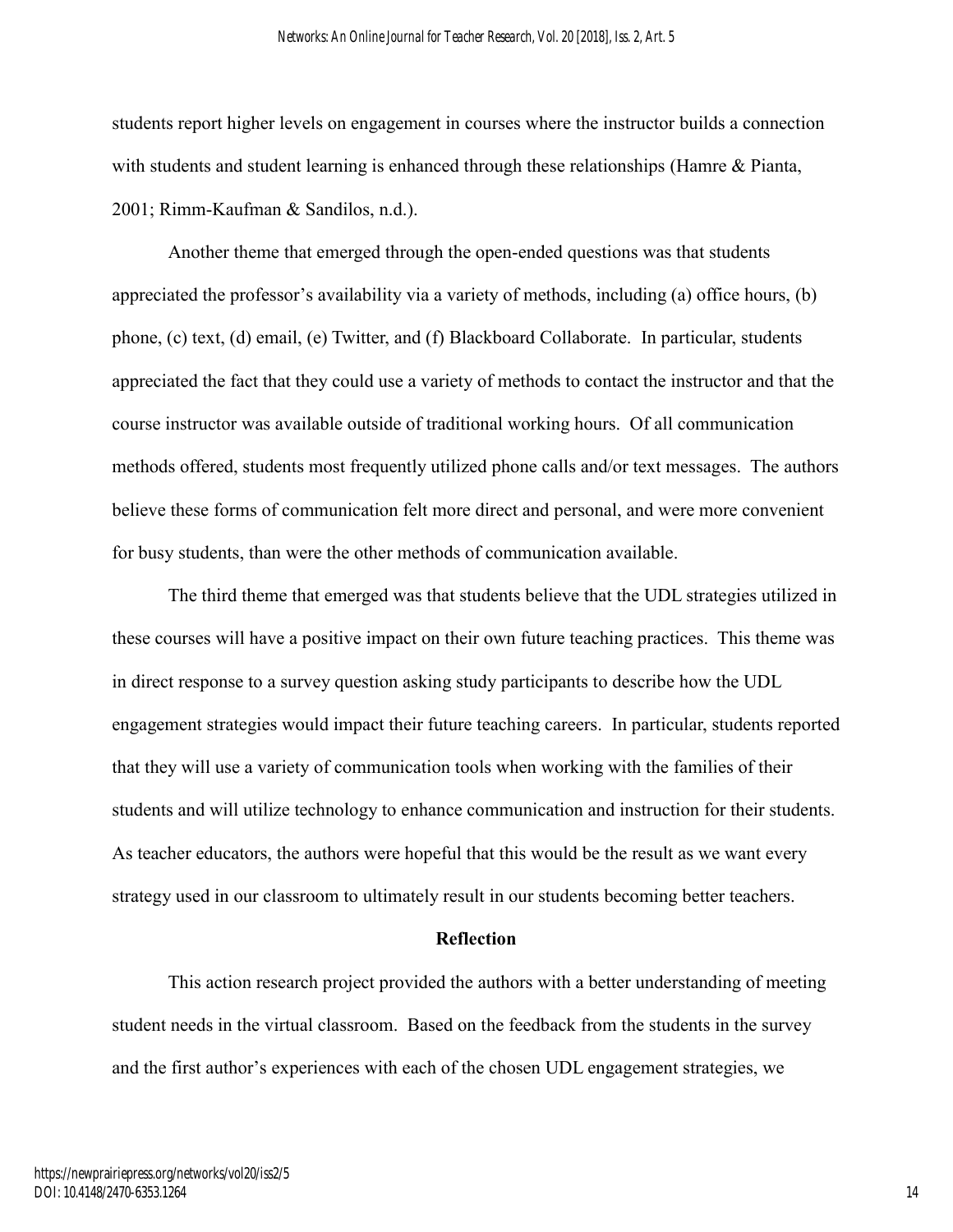believe that the use of a UDL framework is a valid method for increasing student motivation, and hopefully student learning, in online teacher preparation courses. The results from the study led the first author to continue using, and refining, each of these strategies for use in her courses, the second author to begin including optional online meetings in her own online courses, and the third and fourth authors to use some of the strategies in their adjunct courses. During the next four semesters, the first author continued using each of the strategies initially examined and also created a Blackboard community for all the masters in Special Education students at her university. The Blackboard community was created based on the results of this action research that led the first author to understand students' desires for connection. Within that community, the first author hosts quarterly roundtable lectures on topics of interest to the students, provides archives of the Twitter chats, and posts information relevant to all students, such as job postings, current research, and conference information. The community also provides students a means to connect with one another via optional discussions.

In addition to the increased understanding of supporting students, we are also left with many more questions about online instruction and several more action research projects to conduct. Specifically, the authors want to explore: (a) how to build teacher-student relationships in the online university classroom, (b) the impact of a UDL framework on student success in the course as evidenced by grades, participation, and retention and attrition, (c) the impact of online engagement strategies for enhancing learning in traditional face-to-face courses that also use an online learning management system, and (d) the long-term impact of the use of UDL engagement strategies in teacher preparation courses on teacher performance in the classroom. We are especially interested in the final area as we strive to fully prepare our students for becoming effective classroom teachers.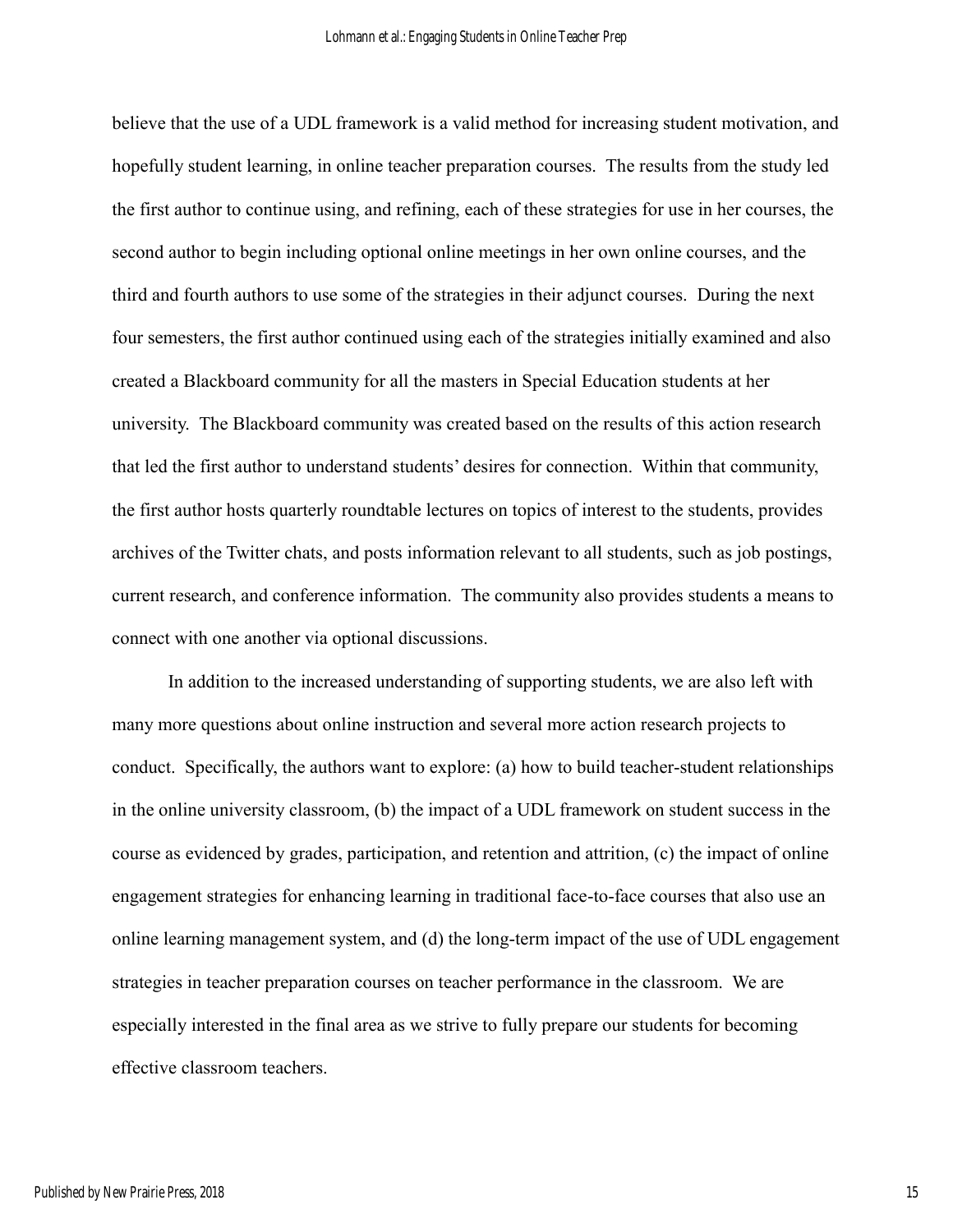#### References

- Blackboard Inc. (2017). Blackboard Collaborate. Retrieved from [http://www.blackboard.com/online-collaborative-learning/blackboard-collaborate.aspx.](http://www.blackboard.com/online-collaborative-learning/blackboard-collaborate.aspx)
- Burnard, P., Gill, P., Stewart, K., Treasure, E., & Chadwick, B. (2008). Analyzing and presenting qualitative data. *British Dental Journal, 204*, 429-432.
- CAST (2018). *Universal Design for Learning Guidelines version 2.2*. Retrieved from http://udlguidelines.cast.org.
- Deschaine, M.E., & Whale, D.E. (2017). Increasing student engagement in online Educational Leadership courses. *Journal of Educators Online, 14*(1).
- Doolittle Wilson, J. (2017). Reimagining disability and inclusive education through Universal Design for Learning. *Disability Studies Quarterly, 32*(2)
- Efron, S.A., & Ravid, R. (2013). *Action research in education: A practical guide*. New York, NY: The Guildford Press.
- Faranda, W.T., & Clark, I. (2004). Student observations of outstanding teaching: Implications for marketing educators. *Journal of Marketing Education, 26*(3), 271-281.
- Glass, D., Meyer, A., & Rose, D. H. (2013). Universal design for learning and the arts. *Harvard Educational Review, 83*(1), 98-119.
- Gradel, K., & Edson, A. J. (2010). Putting universal design for learning on the higher ed agenda. *Journal of Educational Technology Systems, 38*(2), 111-121.
- Habibi, A., Mukminin, A., Riyanto, Y., Prasojo, L.D., Sofwan, M., & Saudagar, F. (2018). Building an online community: Student teachers' perceptions on the advantages of using social networking services in a teacher education program. *The Turkish Online Journal of Distance Education, 19*(1), 46-61.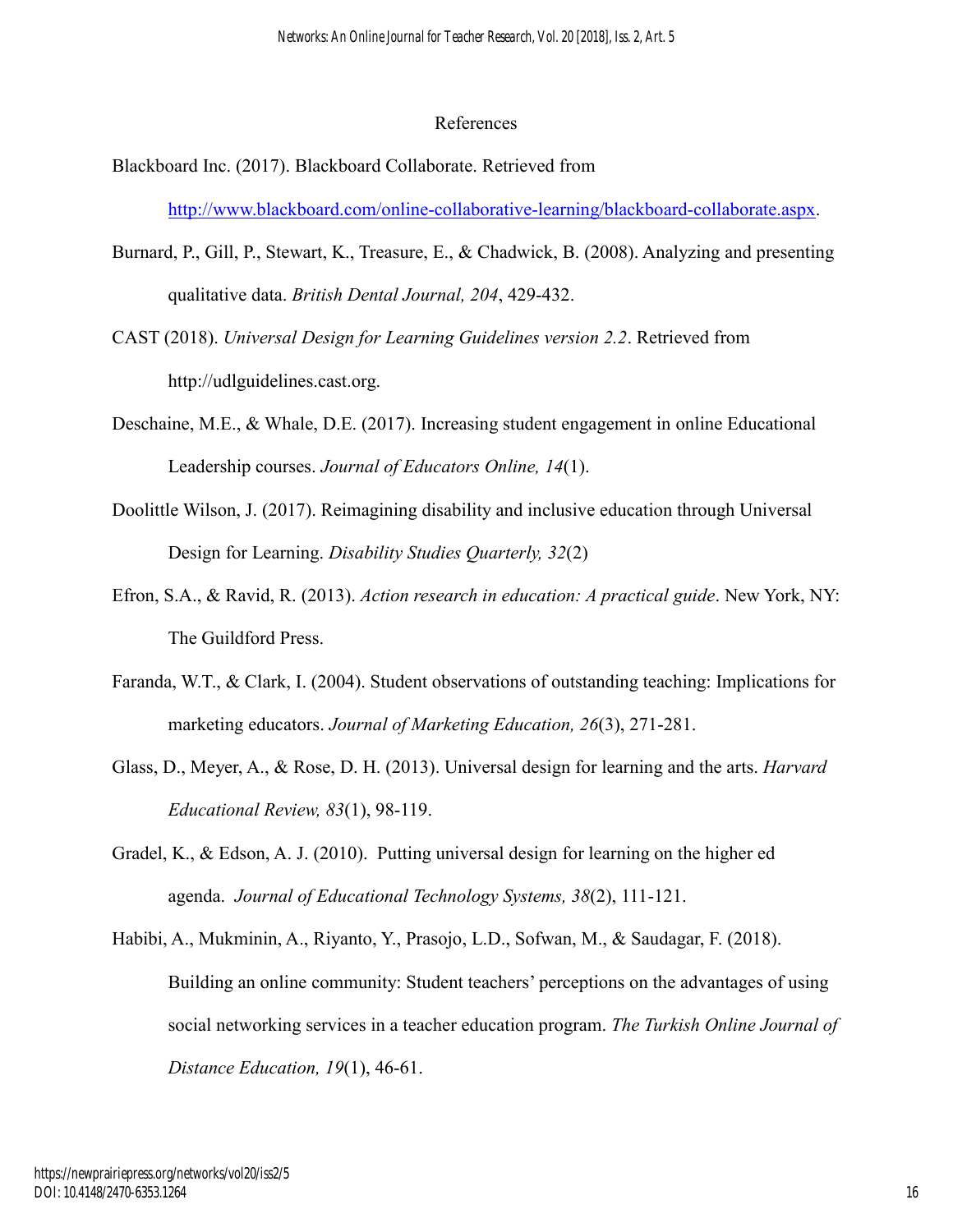- Hamre, B. K., & Pianta, R. C. (2001). Early teacher–child relationships and the trajectory of children's school outcomes through eighth grade. *Child Development, 72*(2), 625-638.
- Kelly, S. & Zhang, Y. (2016). Teacher support and engagement in math and science: Evidence from the high school longitudinal study. *High School Journal, 99*(2), 141-165.
- Lee, J., & Martin, L. (2017). Investigating students' perceptions of motivating factors of online class discussions. *International Review of Research in Open and Distributed Learning, 18*(5), 148-172.
- Meyer, A., Rose, D.H., & Gordon, D. (2014). *Universal design for learning: Theory and Practice*. Wakefield, MA: CAST Professional Publishing.
- Meyer, A., & Rose, D. H. (2005). The future is in the margins: The role of technology and disability in educational reform. In D. H. Rose, A. Meyer & C. Hitchcock (Eds.), The universally designed classroom: Accessible curriculum and digital technologies (pp. 13- 35). Cambridge, MA: Harvard Education Press.
- National Center on Universal Design for Learning. (2014). *What is Universal Design for Learning.* Retrieved from http://www.udlcenter.org.
- Novak, K. UDL Now!: A teacher's guide to applying Universal Design for Learning in today's classrooms. (2014). Wakefield, MA: CAST Professional Publishing.
- Rao, K., Edelen-Smith, P., & Wailehua, C. (2014). Universal design for online courses: Applying to pedagogy. *Open Learning*, *30*(1), 35-52.
- Rodriguez-Keyes, Schneider, & Keenan (2013). Being known in undergraduate social work education: The role of instructors in fostering student engagement and motivation. *Social Work Education, 32(*6), 785-799.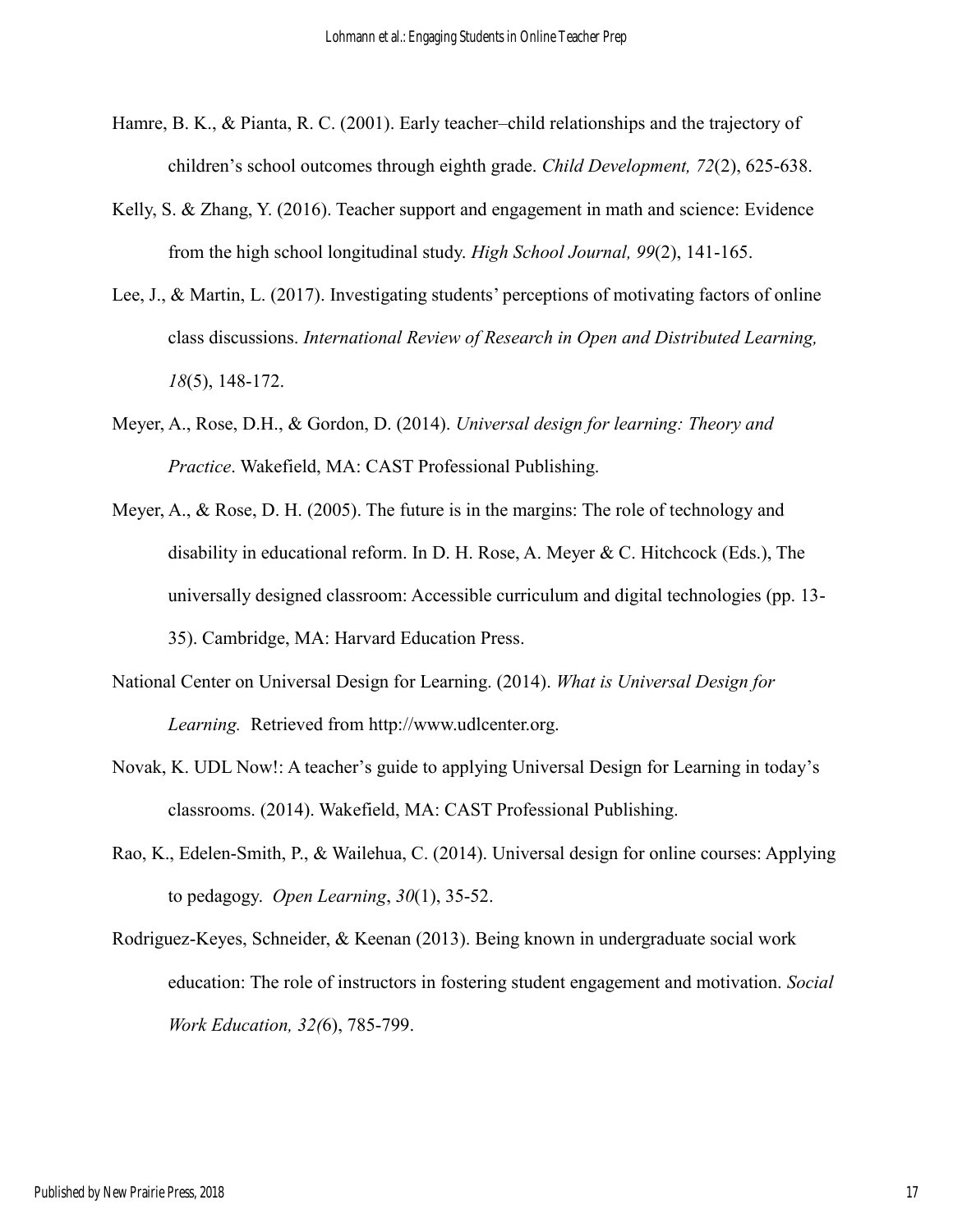- Rimm-Kaufman, S., & Sandilos, L. (n.d.) *Improving students' relationships with teachers to provide essential supports for learning*. Retrieved from [http://www.apa.org/education/k12/relationships.aspx.](http://www.apa.org/education/k12/relationships.aspx)
- Rose, D. H., & Strangman, N. (2007). Universal design for learning: Meeting the challenge of individual learning differences through a neurocognitive perspective. *Universal Access in the Information Society, 5*(4), 381-391.
- Scott, L. A., Temple, P., & Marshall, D. (2015). UDL in online college coursework: Insights and infusion and educator preparedness. *Online Learning, 19*(5), 99-119.
- Smith, F. G. (2012). Analyzing a college course that adheres to the Universal design for learning (UDL) framework. *Journal of the Scholarship of Teaching and Learning, 12*(3), 31-61.
- Stage, S.A. & Galanti, S.B. (2017). The therapeutic mechanisms of check, connect, and expect. *School Psychology Review, 46*(1), 3-20.
- Tobin, T. J. (2014). Increase online student retention with Universal Design for Learning. *The Quarterly Review of Distance Education, 15*(3), 13-24.
- U.S. Department of Education, National Center for Education Statistics. (2016a). *Digest of Education Statistics, 2014* (NCES 2016-006), [Table 311.10.](https://nces.ed.gov/programs/digest/d14/tables/dt14_311.10.asp)
- U.S. Department of Education, National Center for Education Statistics. (2016b). The Condition of Education 2016 (NCES 2016-144), [English Language Learners in Public Schools.](https://nces.ed.gov/programs/coe/indicator_cgf.asp)
- Wonglorsaichon, B., Wongwanich, S., & Wiratchai, N. (2014). The influence of students school engagement on learning achievement: A structural equation modeling analysis. *Procedia-Social and Behavioral Sciences, 116*, 1748-1755.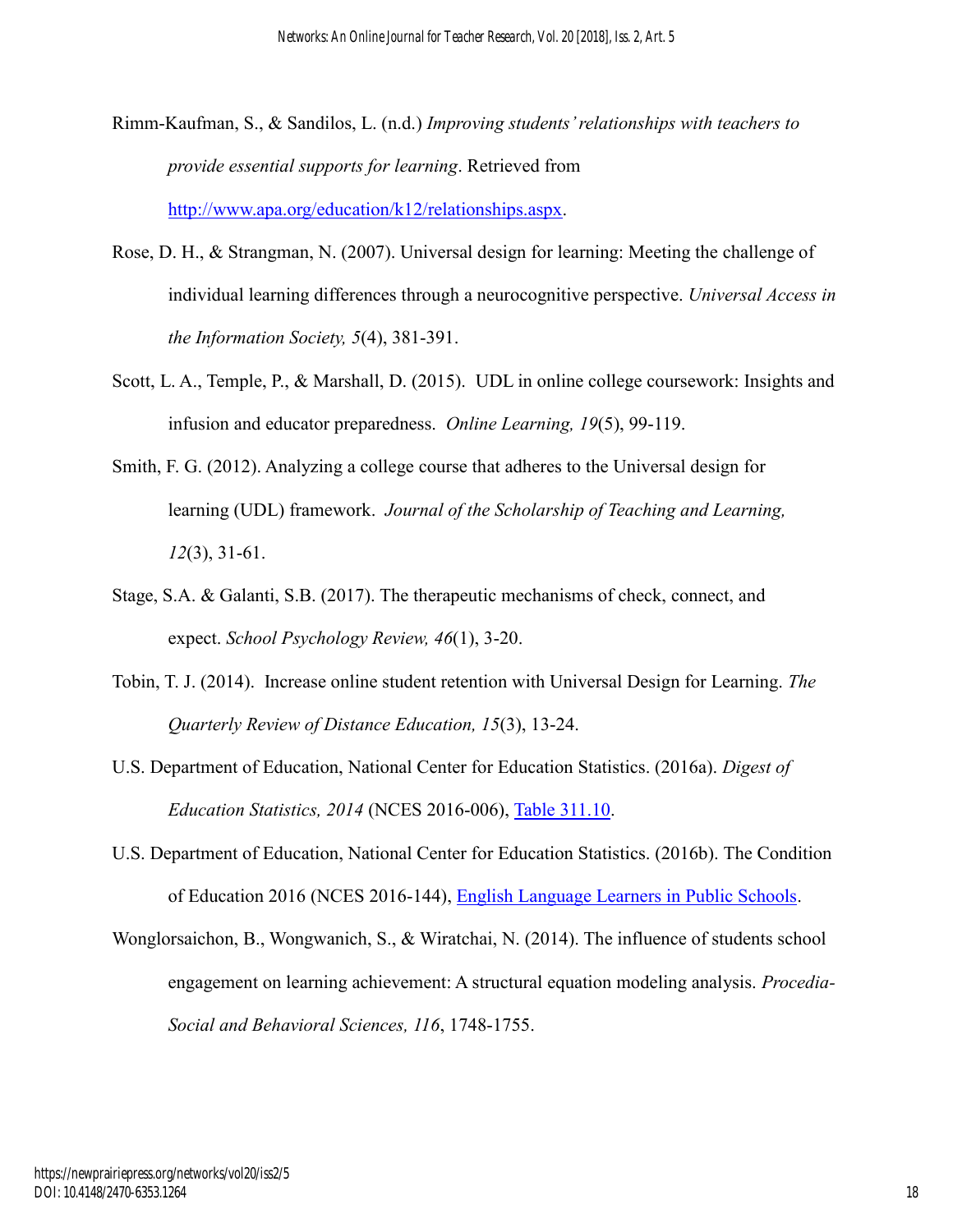- Yang, C.H., Tzuo, P.W., & Komara, C. (2011). Using Webquest as a Universal Design for Learning tool to enhance teaching and learning in teacher preparation programs. *Journal of College Teaching & Learning, 8*(3), 21-29.
- Yasmeen, G. (2008). Action research: An approach for the teachers in higher education. *The Turkish Online Journal of Educational Technology, 7*(4).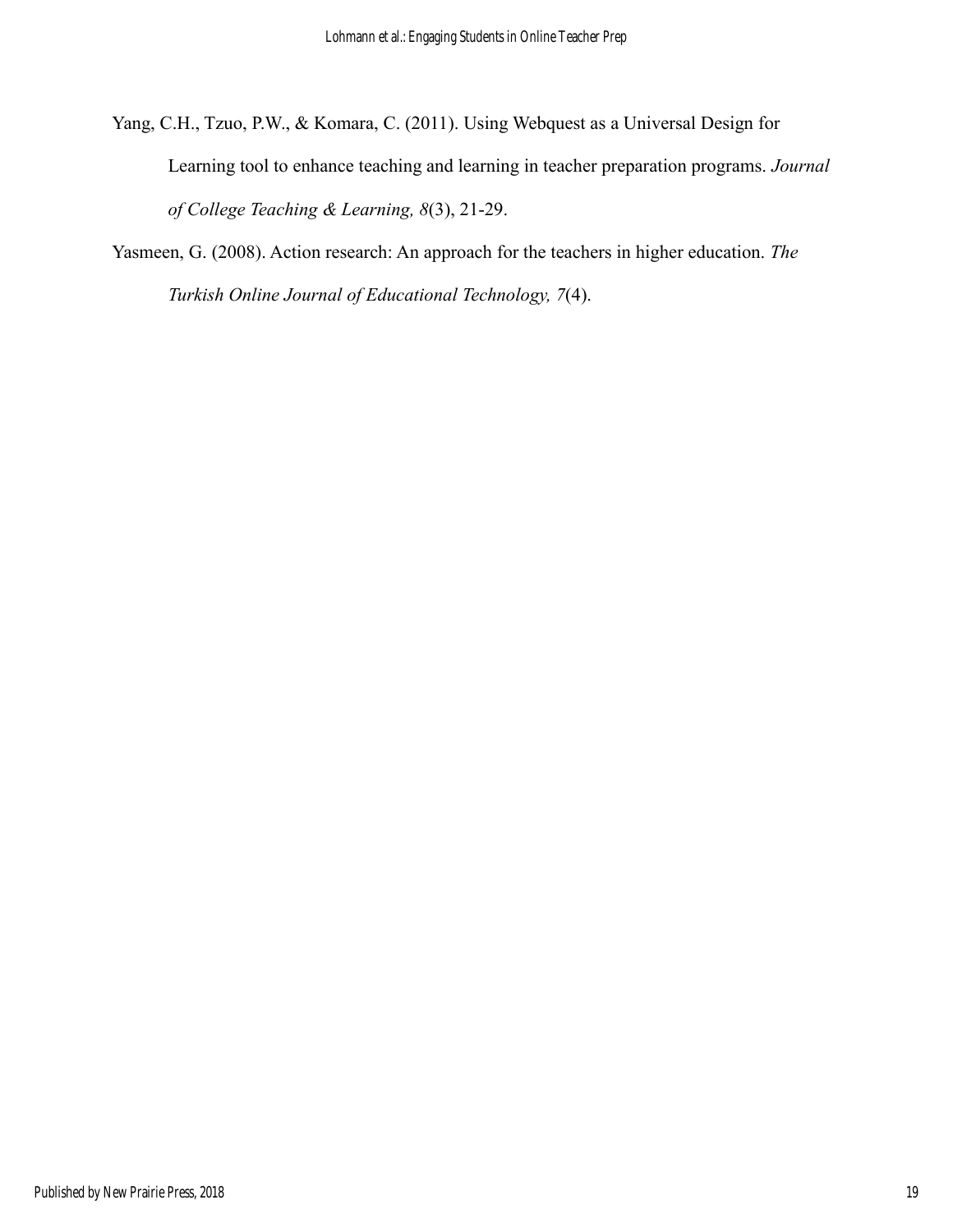## Appendix A: Survey Questionnaire

- 1. Did you take any of the following courses at CCU during the fall of 2016 (check all that apply)? For the rest of the survey, please answer the questions as they pertain to these particular courses.
	- a. SED 500
	- b. SED 502
	- c. SED 512
- 2. Have you taken other online courses at CCU?
	- a. Yes
	- b. No
- 3. If yes, how many?
	- a. 1-2
	- b. 3-5
	- c. 6+
- 4. Have you taken online courses at another university?
	- a. 1-2
	- b. 3-5
	- c. 6+
- 5. Were you aware that the instructor called students before the start of the course?
	- a. Yes
	- b. No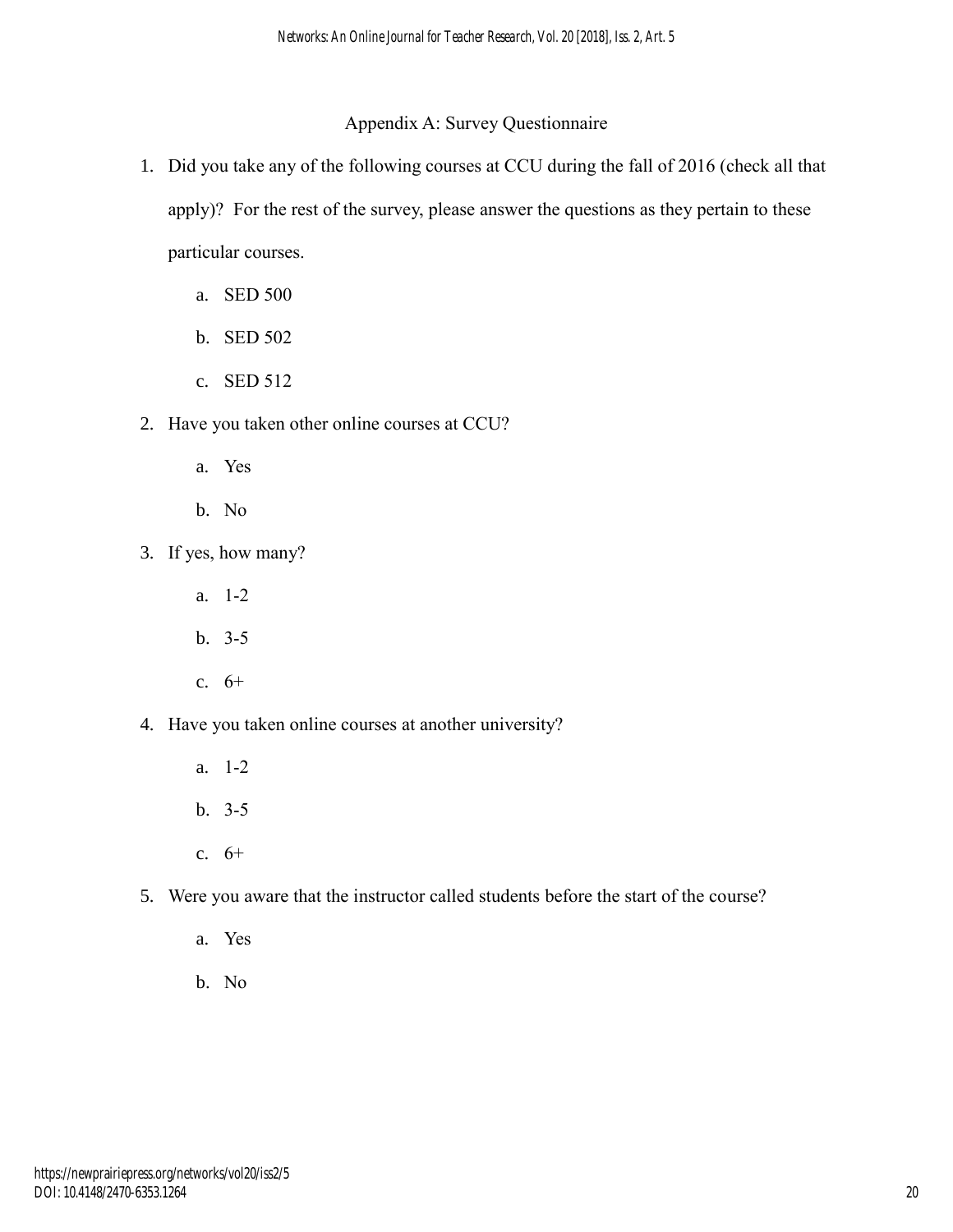6. To what extent did the initial phone call from the instructor increase your engagement in the course? (1=did not increase engagement; 5=significantly increased engagement)

1 2 3 4 5

- 7. What was your perception of the initial phone call from the instructor? (open-ended response)
- 8. Were you aware that the instructor held online office hours during the course?
	- a. Yes
	- b. No
- 9. Did you attend any of the instructor's online office hours?
	- a. Yes
	- b. No
- 10. To what extent did the instructor's online office hours increase your engagement in the course? (1=did not increase engagement; 5=significantly increased engagement)

1 2 3 4 5

- 11. What was your perception of the online office hours? (open-ended response)
- 12. Were you aware that the instructor was available via phone and text message during the course?
	- a. Yes
	- b. No
- 13. Did you communicate with the instructor via phone or text message during the course?
	- a. Yes
	- b. No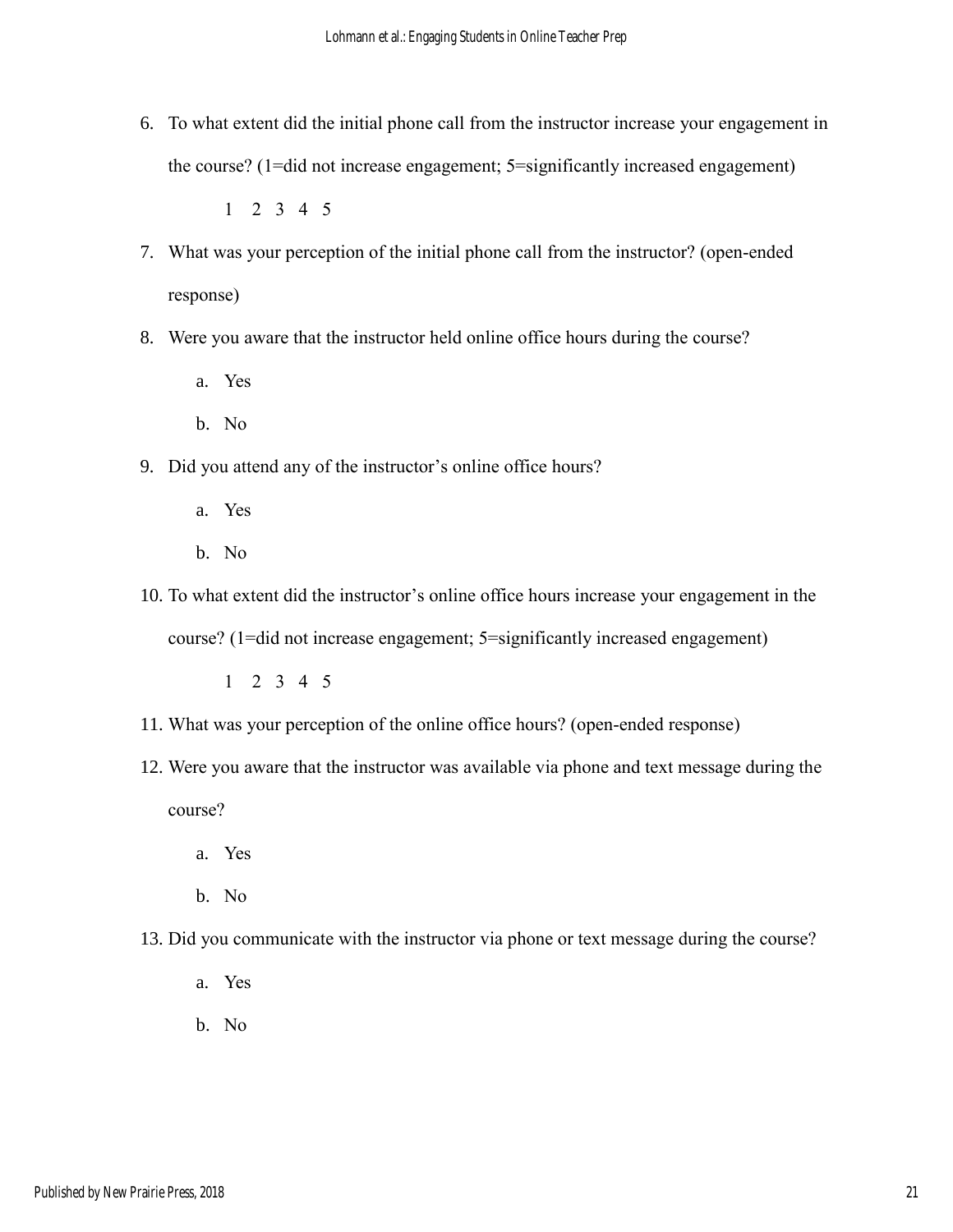14. To what extent did the instructor's availability via phone and text message increase your engagement in the course? (1=did not increase engagement; 5=significantly increased engagement)

1 2 3 4 5

- 15. What was your perception of the instructor's availability via phone and text message? (open-ended response)
- 16. Were you aware that the instructor held weekly Twitter chats during the course?
	- a. Yes
	- b. No
- 17. Did you attend any of the Twitter chats?
	- a. Yes
	- b. No
- 18. To what extent did the Twitter chats increase your engagement in the course? (1=did not increase engagement; 5=significantly increased engagement)
	- a. 1 2 3 4 5
- 19. What was your perception of the weekly Twitter chats? (open-ended response)
- 20. Were you aware that the instructor held weekly Blackboard Collaborate sessions during the course?
	- a. Yes
	- b. No
- 21. Did you attend any of the Blackboard Collaborate sessions?
	- a. Yes
	- b. No